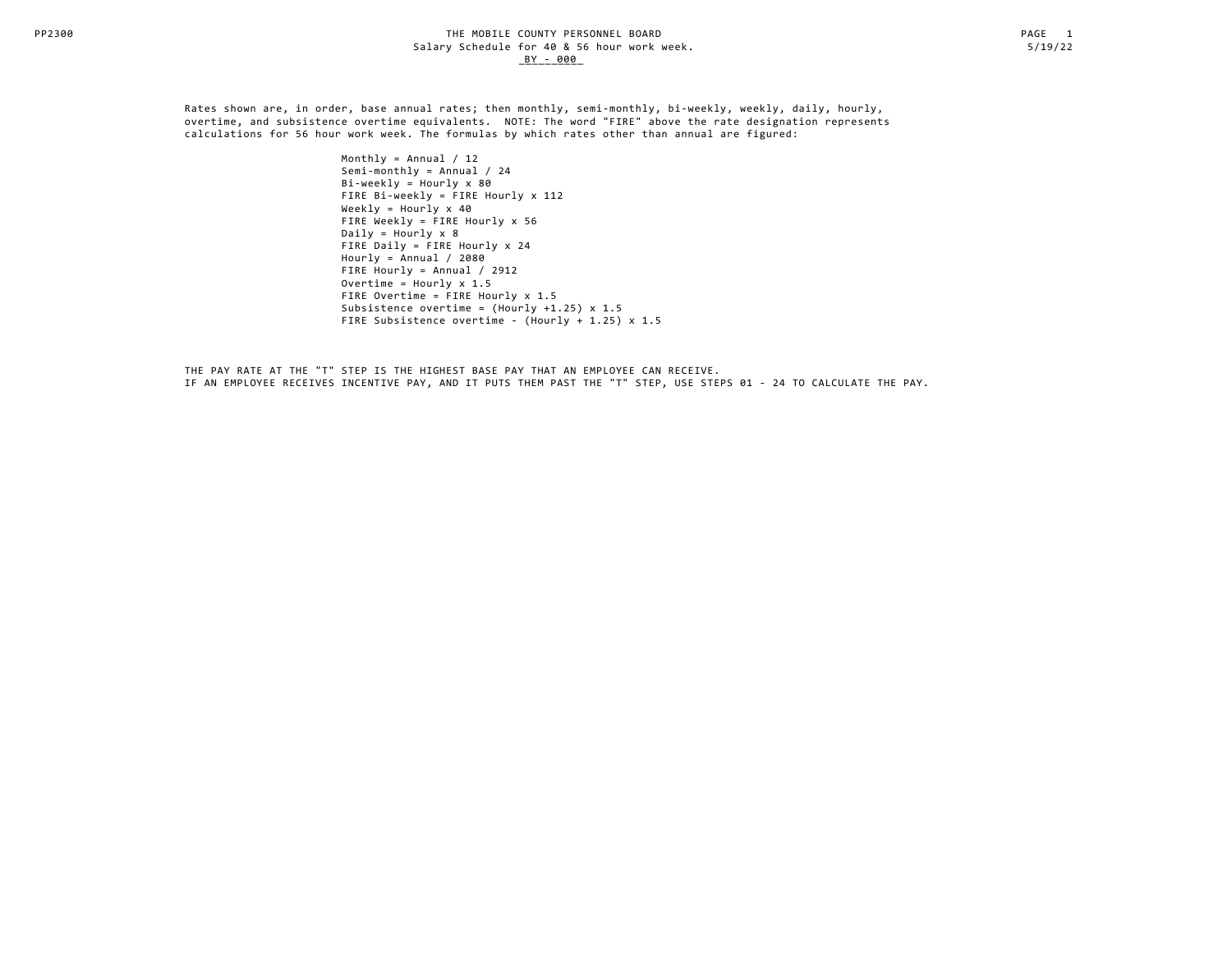|            |                     |                      |                    |                    |                    |                    | <u>BY - 000</u>  |                  |                  |                  |                |               |                |                |                |                |
|------------|---------------------|----------------------|--------------------|--------------------|--------------------|--------------------|------------------|------------------|------------------|------------------|----------------|---------------|----------------|----------------|----------------|----------------|
|            |                     |                      |                    | SEMI-              | BI-                | FIRE<br>BI-        |                  | FIRE             |                  | FIRE             |                | FIRE          |                | FIRE           | SUBSIS         | FIRE<br>SUBSIS |
| GRADE STEP |                     | <b>ANNUAL</b>        | MONTHLY            | MONTHLY            | <b>WEEKLY</b>      | <u>WEEKLY</u>      | <b>WEEKLY</b>    | <b>WEEKLY</b>    | <b>DAILY</b>     | DAILY            | <b>HOURLY</b>  | <b>HOURLY</b> | OVTIME         | <b>OVTIME</b>  | OVTIME         | <b>OVTIME</b>  |
| 1.0        | А                   | 18653.17             | 1554.43            | 777.22             | 717.60             | 717.92             | 358.80           | 358.96           | 71.76            | 153.84           | 8.97           | 6.41          | 13.46          | 9.62           |                | 11.49          |
| 1.0        | В                   | 19119.50             | 1593.29            | 796.65             | 735.20             | 735.84             | 367.60           | 367.92           | 73.52            | 157.68           | 9.19           | 6.57          | 13.79          | 9.86           | 11.49          | 11.73          |
| 1.0        | C                   | 19597.49             | 1633.12            | 816.56             | 753.60             | 753.76             | 376.80           | 376.88           | 75.36            | 161.52           | 9.42           | 6.73          | 14.13          | 10.10          | 11.73          | 11.97          |
| 1.0        | D                   | 20087.42             | 1673.95            | 836.98             | 772.80             | 772.80             | 386.40           | 386.40           | 77.28            | 165.60           | 9.66           | 6.90          | 14.49          | 10.35          | 11.97          | 12.23          |
| 1.0        | Ε                   | 20589.61             | 1715.80            | 857.90             | 792.00             | 791.84             | 396.00           | 395.92           | 79.20            | 169.68           | 9.90           | 7.07          | 14.85          | 10.61          | 12.23          | 12.48          |
| 1.0        | F                   | 21104.35             | 1758.70            | 879.35             | 812.00             | 812.00             | 406.00           | 406.00           | 81.20            | 174.00           | 10.15          | 7.25          | 15.23          | 10.88          | 12.48          | 12.75          |
| 1.0<br>1.0 | G<br>Н              | 21631.96<br>22172.76 | 1802.66<br>1847.73 | 901.33<br>923.87   | 832.00<br>852.80   | 832.16<br>852.32   | 416.00<br>426.40 | 416.08<br>426.16 | 83.20<br>85.28   | 178.32<br>182.64 | 10.40<br>10.66 | 7.43<br>7.61  | 15.60<br>15.99 | 11.15<br>11.42 | 12.75<br>13.02 | 13.02<br>13.29 |
| 1.0        | Ι.                  | 22727.08             | 1893.92            | 946.96             | 874.40             | 873.60             | 437.20           | 436.80           | 87.44            | 187.20           | 10.93          | 7.80          | 16.40          | 11.70          | 13.29          | 13.58          |
| 1.0        | J                   | 23295.25             | 1941.27            | 970.64             | 896.00             | 896.00             | 448.00           | 448.00           | 89.60            | 192.00           | 11.20          | 8.00          | 16.80          | 12.00          | 13.58          | 13.88          |
| 1.0        | К                   | 23877.63             | 1989.80            | 994.90             | 918.40             | 918.40             | 459.20           | 459.20           | 91.84            | 196.80           | 11.48          | 8.20          | 17.22          | 12.30          | 13.88          | 14.18          |
| 1.0        | L                   | 24474.57             | 2039.55            | 1019.77            | 941.60             | 940.80             | 470.80           | 470.40           | 94.16            | 201.60           | 11.77          | 8.40          | 17.66          | 12.60          | 14.18          | 14.48          |
| 1.0        | M                   | 25086.44             | 2090.54            | 1045.27            | 964.80             | 964.32             | 482.40           | 482.16           | 96.48            | 206.64           | 12.06          | 8.61          | 18.09          | 12.92          | 14.48          | 14.79          |
| 1.0        | N                   | 25713.60             | 2142.80            | 1071.40            | 988.80             | 988.96             | 494.40           | 494.48           | 98.88            | 211.92           | 12.36          | 8.83          | 18.54          | 13.25          | 14.79          | 15.12          |
| 1.0        | $\mathsf{O}\xspace$ | 26356.44             | 2196.37            | 1098.19            | 1013.60            | 1013.60            | 506.80           | 506.80           | 101.36           | 217.20           | 12.67          | 9.05          | 19.01          | 13.58          | 15.12          | 15.45          |
| 1.0<br>1.0 | P                   | 27015.35<br>27690.73 | 2251.28<br>2307.56 | 1125.64<br>1153.78 | 1039.20<br>1064.80 | 1039.36<br>1065.12 | 519.60<br>532.40 | 519.68<br>532.56 | 103.92<br>106.48 | 222.72<br>228.24 | 12.99<br>13.31 | 9.28<br>9.51  | 19.49<br>19.97 | 13.92<br>14.27 | 15.45<br>15.80 | 15.80<br>16.14 |
| 1.0        | Q<br>${\sf R}$      | 28383.00             | 2365.25            | 1182.63            | 1092.00            | 1092.00            | 546.00           | 546.00           | 109.20           | 234.00           | 13.65          | 9.75          | 20.48          | 14.63          | 16.14          | 16.50          |
| 1.0        | S                   | 29092.58             | 2424.38            | 1212.19            | 1119.20            | 1118.88            | 559.60           | 559.44           | 111.92           | 239.76           | 13.99          | 9.99          | 20.99          | 14.99          | 16.50          | 16.86          |
| 1.0        | T                   | 29819.89             | 2484.99            | 1242.50            | 1147.20            | 1146.88            | 573.60           | 573.44           | 114.72           | 245.76           | 14.34          | 10.24         | 21.51          | 15.36          | 16.86          | 17.24          |
| 2.0        | А                   | 19597.49             | 1633.12            | 816.56             | 753.60             | 753.76             | 376.80           | 376.88           | 75.36            | 161.52           | 9.42           | 6.73          | 14.13          | 10.10          | 29.66          | 11.97          |
| 2.0        | В                   | 20087.42             | 1673.95            | 836.98             | 772.80             | 772.80             | 386.40           | 386.40           | 77.28            | 165.60           | 9.66           | 6.90          | 14.49          | 10.35          | 11.97          | 12.23          |
| 2.0        | C                   | 20589.61             | 1715.80            | 857.90             | 792.00             | 791.84             | 396.00           | 395.92           | 79.20            | 169.68           | 9.90           | 7.07          | 14.85          | 10.61          | 12.23          | 12.48          |
| 2.0        | D                   | 21104.35             | 1758.70            | 879.35             | 812.00             | 812.00             | 406.00           | 406.00           | 81.20            | 174.00           | 10.15          | 7.25          | 15.23          | 10.88          | 12.48          | 12.75          |
| 2.0<br>2.0 | Ε<br>F              | 21631.96<br>22172.76 | 1802.66<br>1847.73 | 901.33<br>923.87   | 832.00<br>852.80   | 832.16<br>852.32   | 416.00<br>426.40 | 416.08<br>426.16 | 83.20<br>85.28   | 178.32<br>182.64 | 10.40<br>10.66 | 7.43<br>7.61  | 15.60<br>15.99 | 11.15<br>11.42 | 12.75<br>13.02 | 13.02<br>13.29 |
| 2.0        | G                   | 22727.08             | 1893.92            | 946.96             | 874.40             | 873.60             | 437.20           | 436.80           | 87.44            | 187.20           | 10.93          | 7.80          | 16.40          | 11.70          | 13.29          | 13.58          |
| 2.0        | н                   | 23295.25             | 1941.27            | 970.64             | 896.00             | 896.00             | 448.00           | 448.00           | 89.60            | 192.00           | 11.20          | 8.00          | 16.80          | 12.00          | 13.58          | 13.88          |
| 2.0        | $\mathbf I$         | 23877.63             | 1989.80            | 994.90             | 918.40             | 918.40             | 459.20           | 459.20           | 91.84            | 196.80           | 11.48          | 8.20          | 17.22          | 12.30          | 13.88          | 14.18          |
| 2.0        | J                   | 24474.57             | 2039.55            | 1019.77            | 941.60             | 940.80             | 470.80           | 470.40           | 94.16            | 201.60           | 11.77          | 8.40          | 17.66          | 12.60          | 14.18          | 14.48          |
| 2.0        | К                   | 25086.44             | 2090.54            | 1045.27            | 964.80             | 964.32             | 482.40           | 482.16           | 96.48            | 206.64           | 12.06          | 8.61          | 18.09          | 12.92          | 14.48          | 14.79          |
| 2.0        | Г                   | 25713.60             | 2142.80            | 1071.40            | 988.80             | 988.96             | 494.40           | 494.48           | 98.88            | 211.92           | 12.36          | 8.83          | 18.54          | 13.25          | 14.79          | 15.12          |
| 2.0        | M                   | 26356.44             | 2196.37            | 1098.19            | 1013.60            | 1013.60            | 506.80           | 506.80           | 101.36           | 217.20           | 12.67          | 9.05          | 19.01          | 13.58          | 15.12          | 15.45          |
| 2.0<br>2.0 | N<br>0              | 27015.35<br>27690.73 | 2251.28<br>2307.56 | 1125.64<br>1153.78 | 1039.20<br>1064.80 | 1039.36<br>1065.12 | 519.60<br>532.40 | 519.68<br>532.56 | 103.92<br>106.48 | 222.72<br>228.24 | 12.99<br>13.31 | 9.28<br>9.51  | 19.49<br>19.97 | 13.92<br>14.27 | 15.45<br>15.80 | 15.80<br>16.14 |
| 2.0        | ${\sf P}$           | 28383.00             | 2365.25            | 1182.63            | 1092.00            | 1092.00            | 546.00           | 546.00           | 109.20           | 234.00           | 13.65          | 9.75          | 20.48          | 14.63          | 16.14          | 16.50          |
| 2.0        | Q                   | 29092.58             | 2424.38            | 1212.19            | 1119.20            | 1118.88            | 559.60           | 559.44           | 111.92           | 239.76           | 13.99          | 9.99          | 20.99          | 14.99          | 16.50          | 16.86          |
| 2.0        | R                   | 29819.89             | 2484.99            | 1242.50            | 1147.20            | 1146.88            | 573.60           | 573.44           | 114.72           | 245.76           | 14.34          | 10.24         | 21.51          | 15.36          | 16.86          | 17.24          |
| 2.0        | S                   | 30565.39             | 2547.12            | 1273.56            | 1175.20            | 1176.00            | 587.60           | 588.00           | 117.52           | 252.00           | 14.69          | 10.50         | 22.04          | 15.75          | 17.24          | 17.63          |
| <u>2.0</u> | T.                  | 31329.52             | 2610.79            | 1305.40            | 1204.80            | 1205.12            | 602.40           | 602.56           | 120.48           | 258.24           | 15.06          | 10.76         | 22.59          | 16.14          | 17.63          | 18.02          |
| 3.0        | А                   | 20589.61             | 1715.80            | 857.90             | 792.00             | 791.84             | 396.00           | 395.92           | 79.20            | 169.68           | 9.90           | 7.07          | 14.85          | 10.61          | 31.07          | 12.48          |
| 3.0        | B                   | 21104.35             | 1758.70            | 879.35             | 812.00             | 812.00             | 406.00           | 406.00           | 81.20            | 174.00           | 10.15          | 7.25          | 15.23          | 10.88          | 12.48          | 12.75          |
| 3.0<br>3.0 | С<br>D              | 21631.96<br>22172.76 | 1802.66<br>1847.73 | 901.33<br>923.87   | 832.00<br>852.80   | 832.16<br>852.32   | 416.00<br>426.40 | 416.08<br>426.16 | 83.20<br>85.28   | 178.32<br>182.64 | 10.40<br>10.66 | 7.43<br>7.61  | 15.60<br>15.99 | 11.15<br>11.42 | 12.75<br>13.02 | 13.02<br>13.29 |
| 3.0        | E                   | 22727.08             | 1893.92            | 946.96             | 874.40             | 873.60             | 437.20           | 436.80           | 87.44            | 187.20           | 10.93          | 7.80          | 16.40          | 11.70          | 13.29          | 13.58          |
| 3.0        | F                   | 23295.25             | 1941.27            | 970.64             | 896.00             | 896.00             | 448.00           | 448.00           | 89.60            | 192.00           | 11.20          | 8.00          | 16.80          | 12.00          | 13.58          | 13.88          |
| 3.0        | G                   | 23877.63             | 1989.80            | 994.90             | 918.40             | 918.40             | 459.20           | 459.20           | 91.84            | 196.80           | 11.48          | 8.20          | 17.22          | 12.30          | 13.88          | 14.18          |
| 3.0        | Н                   | 24474.57             | 2039.55            | 1019.77            | 941.60             | 940.80             | 470.80           | 470.40           | 94.16            | 201.60           | 11.77          | 8.40          | 17.66          | 12.60          | 14.18          | 14.48          |
| 3.0        | I                   | 25086.44             | 2090.54            | 1045.27            | 964.80             | 964.32             | 482.40           | 482.16           | 96.48            | 206.64           | 12.06          | 8.61          | 18.09          | 12.92          | 14.48          | 14.79          |
| 3.0        | J                   | 25713.60             | 2142.80            | 1071.40            | 988.80             | 988.96             | 494.40           | 494.48           | 98.88            | 211.92           | 12.36          | 8.83          | 18.54          | 13.25          | 14.79          | 15.12          |
| 3.0        | К                   | 26356.44             | 2196.37            | 1098.19            | 1013.60            | 1013.60            | 506.80           | 506.80           | 101.36           | 217.20           | 12.67          | 9.05          | 19.01          | 13.58          | 15.12          | 15.45          |
| 3.0<br>3.0 | Г<br>М              | 27015.35<br>27690.73 | 2251.28<br>2307.56 | 1125.64<br>1153.78 | 1039.20<br>1064.80 | 1039.36<br>1065.12 | 519.60<br>532.40 | 519.68<br>532.56 | 103.92<br>106.48 | 222.72<br>228.24 | 12.99<br>13.31 | 9.28<br>9.51  | 19.49<br>19.97 | 13.92<br>14.27 | 15.45<br>15.80 | 15.80<br>16.14 |
| 3.0        | N                   | 28383.00             | 2365.25            | 1182.63            | 1092.00            | 1092.00            | 546.00           | 546.00           | 109.20           | 234.00           | 13.65          | 9.75          | 20.48          | 14.63          | 16.14          | 16.50          |
| 3.0        | 0                   | 29092.58             | 2424.38            | 1212.19            | 1119.20            | 1118.88            | 559.60           | 559.44           | 111.92           | 239.76           | 13.99          | 9.99          | 20.99          | 14.99          | 16.50          | 16.86          |
| 3.0        | P                   | 29819.89             | 2484.99            | 1242.50            | 1147.20            | 1146.88            | 573.60           | 573.44           | 114.72           | 245.76           | 14.34          | 10.24         | 21.51          | 15.36          | 16.86          | 17.24          |
| 3.0        | Q                   | 30565.39             | 2547.12            | 1273.56            | 1175.20            | 1176.00            | 587.60           | 588.00           | 117.52           | 252.00           | 14.69          | 10.50         | 22.04          | 15.75          | 17.24          | 17.63          |
| 3.0        | R                   | 31329.52             | 2610.79            | 1305.40            | 1204.80            | 1205.12            | 602.40           | 602.56           | 120.48           | 258.24           | 15.06          | 10.76         | 22.59          | 16.14          | 17.63          | 18.02          |
| 3.0        | S                   | 32112.76             | 2676.06            | 1338.03            | 1235.20            | 1235.36            | 617.60           | 617.68           | 123.52           | 264.72           | 15.44          | 11.03         | 23.16          | 16.55          | 18.02          | 18.42          |
| 3.0        | $\mathsf{T}$        | 32915.58             | 2742.97            | 1371.48            | 1265.60            | 1265.60            | 632.80           | 632.80           | 126.56           | 271.20           | 15.82          | 11.30         | 23.73          | 16.95          | 18.42          | 18.83          |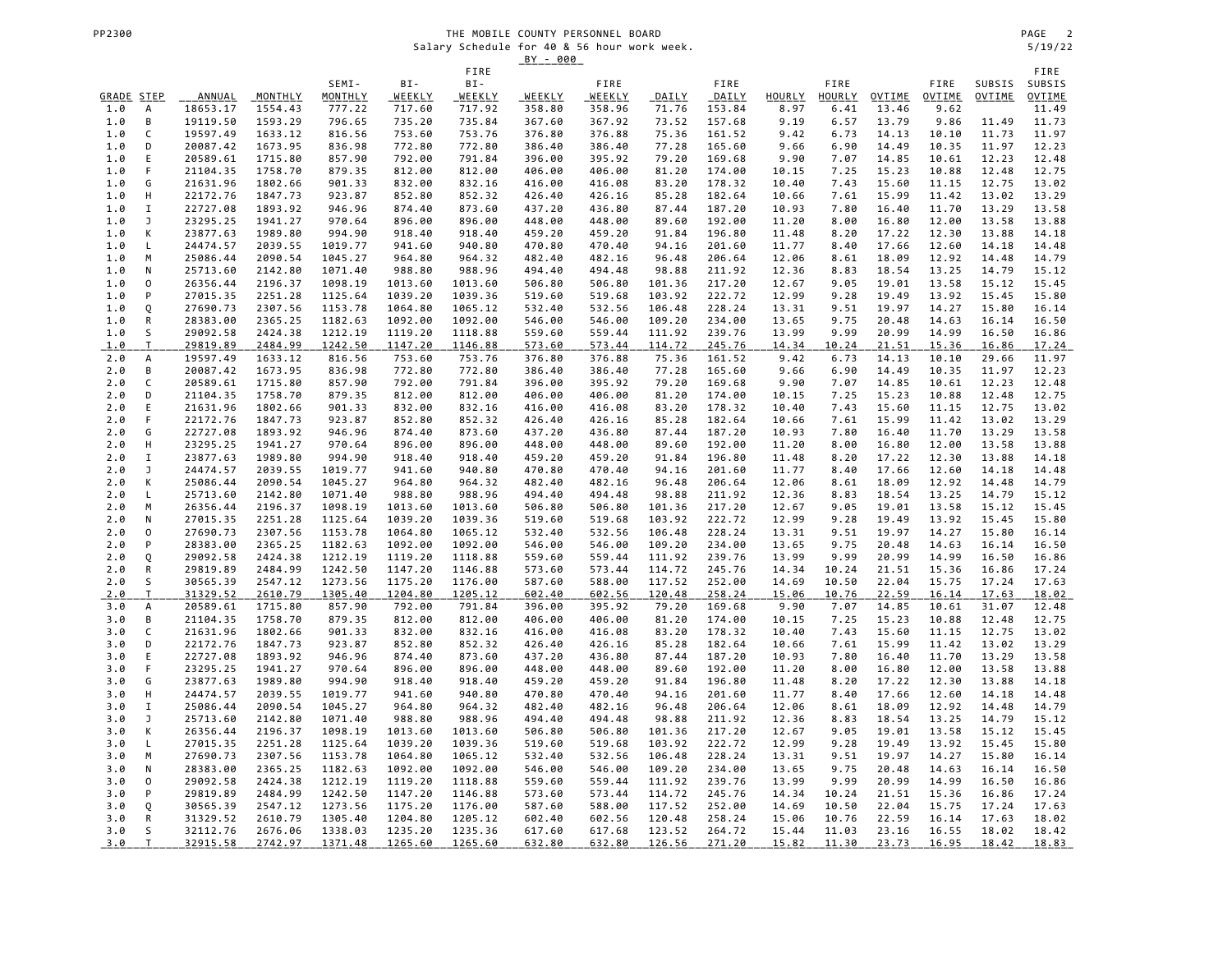|            |                |                      |                    |                    |                    |                    | <u>BY - 000</u>  |                  |                  |                  |                |                |                |                |                |                |
|------------|----------------|----------------------|--------------------|--------------------|--------------------|--------------------|------------------|------------------|------------------|------------------|----------------|----------------|----------------|----------------|----------------|----------------|
|            |                |                      |                    | SEMI-              | BI-                | FIRE<br>BI-        |                  | FIRE             |                  | FIRE             |                | FIRE           |                | FIRE           | SUBSIS         | FIRE<br>SUBSIS |
| GRADE STEP |                | ANNUAL               | MONTHLY            | MONTHLY            | WEEKLY             | WEEKLY             | WEEKLY           | <b>WEEKLY</b>    | DAILY            | DAILY            | HOURLY         | <b>HOURLY</b>  | OVTIME         | OVTIME         | OVTIME         | <b>OVTIME</b>  |
| 4.0        | А              | 21631.96             | 1802.66            | 901.33             | 832.00             | 832.16             | 416.00           | 416.08           | 83.20            | 178.32           | 10.40          | 7.43           | 15.60          | 11.15          | 32.54          | 13.02          |
| 4.0        | B              | 22172.76             | 1847.73            | 923.87             | 852.80             | 852.32             | 426.40           | 426.16           | 85.28            | 182.64           | 10.66          | 7.61           | 15.99          | 11.42          | 13.02          | 13.29          |
| 4.0        | C              | 22727.08             | 1893.92            | 946.96             | 874.40             | 873.60             | 437.20           | 436.80           | 87.44            | 187.20           | 10.93          | 7.80           | 16.40          | 11.70          | 13.29          | 13.58          |
| 4.0        | D              | 23295.25             | 1941.27            | 970.64             | 896.00             | 896.00             | 448.00           | 448.00           | 89.60            | 192.00           | 11.20          | 8.00           | 16.80          | 12.00          | 13.58          | 13.88          |
| 4.0        | Ε              | 23877.63             | 1989.80            | 994.90             | 918.40             | 918.40             | 459.20           | 459.20           | 91.84            | 196.80           | 11.48          | 8.20           | 17.22          | 12.30          | 13.88          | 14.18          |
| 4.0        | F              | 24474.57             | 2039.55            | 1019.77            | 941.60             | 940.80             | 470.80           | 470.40           | 94.16            | 201.60           | 11.77          | 8.40           | 17.66          | 12.60          | 14.18          | 14.48          |
| 4.0<br>4.0 | G<br>н         | 25086.44<br>25713.60 | 2090.54<br>2142.80 | 1045.27<br>1071.40 | 964.80<br>988.80   | 964.32<br>988.96   | 482.40<br>494.40 | 482.16<br>494.48 | 96.48<br>98.88   | 206.64<br>211.92 | 12.06<br>12.36 | 8.61<br>8.83   | 18.09<br>18.54 | 12.92<br>13.25 | 14.48<br>14.79 | 14.79<br>15.12 |
| 4.0        | I              | 26356.44             | 2196.37            | 1098.19            | 1013.60            | 1013.60            | 506.80           | 506.80           | 101.36           | 217.20           | 12.67          | 9.05           | 19.01          | 13.58          | 15.12          | 15.45          |
| 4.0        | J              | 27015.35             | 2251.28            | 1125.64            | 1039.20            | 1039.36            | 519.60           | 519.68           | 103.92           | 222.72           | 12.99          | 9.28           | 19.49          | 13.92          | 15.45          | 15.80          |
| 4.0        | К              | 27690.73             | 2307.56            | 1153.78            | 1064.80            | 1065.12            | 532.40           | 532.56           | 106.48           | 228.24           | 13.31          | 9.51           | 19.97          | 14.27          | 15.80          | 16.14          |
| 4.0        | L              | 28383.00             | 2365.25            | 1182.63            | 1092.00            | 1092.00            | 546.00           | 546.00           | 109.20           | 234.00           | 13.65          | 9.75           | 20.48          | 14.63          | 16.14          | 16.50          |
| 4.0        | M              | 29092.58             | 2424.38            | 1212.19            | 1119.20            | 1118.88            | 559.60           | 559.44           | 111.92           | 239.76           | 13.99          | 9.99           | 20.99          | 14.99          | 16.50          | 16.86          |
| 4.0        | N              | 29819.89             | 2484.99            | 1242.50            | 1147.20            | 1146.88            | 573.60           | 573.44           | 114.72           | 245.76           | 14.34          | 10.24          | 21.51          | 15.36          | 16.86          | 17.24          |
| 4.0        | $\mathsf 0$    | 30565.39             | 2547.12            | 1273.56            | 1175.20            | 1176.00            | 587.60           | 588.00           | 117.52           | 252.00           | 14.69          | 10.50          | 22.04          | 15.75          | 17.24          | 17.63          |
| 4.0        | P              | 31329.52<br>32112.76 | 2610.79<br>2676.06 | 1305.40            | 1204.80<br>1235.20 | 1205.12<br>1235.36 | 602.40           | 602.56           | 120.48           | 258.24<br>264.72 | 15.06          | 10.76<br>11.03 | 22.59          | 16.14          | 17.63<br>18.02 | 18.02<br>18.42 |
| 4.0<br>4.0 | Q<br>${\sf R}$ | 32915.58             | 2742.97            | 1338.03<br>1371.48 | 1265.60            | 1265.60            | 617.60<br>632.80 | 617.68<br>632.80 | 123.52<br>126.56 | 271.20           | 15.44<br>15.82 | 11.30          | 23.16<br>23.73 | 16.55<br>16.95 | 18.42          | 18.83          |
| 4.0        | S              | 33738.47             | 2811.54            | 1405.77            | 1297.60            | 1298.08            | 648.80           | 649.04           | 129.76           | 278.16           | 16.22          | 11.59          | 24.33          | 17.39          | 18.83          | 19.26          |
| 4.0        | $\mathsf T$    | 34581.93             | 2881.83            | 1440.91            | 1330.40            | 1330.56            | 665.20           | 665.28           | 133.04           | 285.12           | 16.63          | 11.88          | 24.95          | 17.82          | <u>19.26</u>   | 19.70          |
| 5.0        | А              | 22727.08             | 1893.92            | 946.96             | 874.40             | 873.60             | 437.20           | 436.80           | 87.44            | 187.20           | 10.93          | 7.80           | 16.40          | 11.70          | 34.10          | 13.58          |
| 5.0        | В              | 23295.25             | 1941.27            | 970.64             | 896.00             | 896.00             | 448.00           | 448.00           | 89.60            | 192.00           | 11.20          | 8.00           | 16.80          | 12.00          | 13.58          | 13.88          |
| 5.0        | C              | 23877.63             | 1989.80            | 994.90             | 918.40             | 918.40             | 459.20           | 459.20           | 91.84            | 196.80           | 11.48          | 8.20           | 17.22          | 12.30          | 13.88          | 14.18          |
| 5.0        | D              | 24474.57             | 2039.55            | 1019.77            | 941.60             | 940.80             | 470.80           | 470.40           | 94.16            | 201.60           | 11.77          | 8.40           | 17.66          | 12.60          | 14.18          | 14.48          |
| 5.0<br>5.0 | Ε<br>F         | 25086.44             | 2090.54            | 1045.27<br>1071.40 | 964.80<br>988.80   | 964.32             | 482.40<br>494.40 | 482.16           | 96.48            | 206.64<br>211.92 | 12.06<br>12.36 | 8.61           | 18.09          | 12.92<br>13.25 | 14.48<br>14.79 | 14.79          |
| 5.0        | G              | 25713.60<br>26356.44 | 2142.80<br>2196.37 | 1098.19            | 1013.60            | 988.96<br>1013.60  | 506.80           | 494.48<br>506.80 | 98.88<br>101.36  | 217.20           | 12.67          | 8.83<br>9.05   | 18.54<br>19.01 | 13.58          | 15.12          | 15.12<br>15.45 |
| 5.0        | Н              | 27015.35             | 2251.28            | 1125.64            | 1039.20            | 1039.36            | 519.60           | 519.68           | 103.92           | 222.72           | 12.99          | 9.28           | 19.49          | 13.92          | 15.45          | 15.80          |
| 5.0        | $\mathbf I$    | 27690.73             | 2307.56            | 1153.78            | 1064.80            | 1065.12            | 532.40           | 532.56           | 106.48           | 228.24           | 13.31          | 9.51           | 19.97          | 14.27          | 15.80          | 16.14          |
| 5.0        | J              | 28383.00             | 2365.25            | 1182.63            | 1092.00            | 1092.00            | 546.00           | 546.00           | 109.20           | 234.00           | 13.65          | 9.75           | 20.48          | 14.63          | 16.14          | 16.50          |
| 5.0        | К              | 29092.58             | 2424.38            | 1212.19            | 1119.20            | 1118.88            | 559.60           | 559.44           | 111.92           | 239.76           | 13.99          | 9.99           | 20.99          | 14.99          | 16.50          | 16.86          |
| 5.0        | L              | 29819.89             | 2484.99            | 1242.50            | 1147.20            | 1146.88            | 573.60           | 573.44           | 114.72           | 245.76           | 14.34          | 10.24          | 21.51          | 15.36          | 16.86          | 17.24          |
| 5.0        | M              | 30565.39             | 2547.12            | 1273.56            | 1175.20            | 1176.00            | 587.60           | 588.00           | 117.52           | 252.00           | 14.69          | 10.50          | 22.04          | 15.75          | 17.24          | 17.63          |
| 5.0        | N<br>0         | 31329.52<br>32112.76 | 2610.79            | 1305.40            | 1204.80            | 1205.12            | 602.40           | 602.56           | 120.48<br>123.52 | 258.24<br>264.72 | 15.06          | 10.76<br>11.03 | 22.59          | 16.14<br>16.55 | 17.63<br>18.02 | 18.02          |
| 5.0<br>5.0 | P              | 32915.58             | 2676.06<br>2742.97 | 1338.03<br>1371.48 | 1235.20<br>1265.60 | 1235.36<br>1265.60 | 617.60<br>632.80 | 617.68<br>632.80 | 126.56           | 271.20           | 15.44<br>15.82 | 11.30          | 23.16<br>23.73 | 16.95          | 18.42          | 18.42<br>18.83 |
| 5.0        | Q              | 33738.47             | 2811.54            | 1405.77            | 1297.60            | 1298.08            | 648.80           | 649.04           | 129.76           | 278.16           | 16.22          | 11.59          | 24.33          | 17.39          | 18.83          | 19.26          |
| 5.0        | R              | 34581.93             | 2881.83            | 1440.91            | 1330.40            | 1330.56            | 665.20           | 665.28           | 133.04           | 285.12           | 16.63          | 11.88          | 24.95          | 17.82          | 19.26          | 19.70          |
| 5.0        | S              | 35446.48             | 2953.87            | 1476.94            | 1363.20            | 1363.04            | 681.60           | 681.52           | 136.32           | 292.08           | 17.04          | 12.17          | 25.56          | 18.26          | 19.70          | 20.13          |
| <u>5.0</u> | T              | 36332.64             | 3027.72            | 1513.86            | 1397.60            | 1397.76            | 698.80           | 698.88           | 139.76           | 299.52           | 17.47          | 12.48          | 26.21          | 18.72          | 20.13          | 20.60          |
| 6.0        | А              | 23877.63             | 1989.80            | 994.90             | 918.40             | 918.40             | 459.20           | 459.20           | 91.84            | 196.80           | 11.48          | 8.20           | 17.22          | 12.30          | 35.73          | 14.18          |
| 6.0        | B              | 24474.57             | 2039.55            | 1019.77            | 941.60             | 940.80             | 470.80           | 470.40           | 94.16            | 201.60           | 11.77          | 8.40           | 17.66          | 12.60          | 14.18          | 14.48          |
| 6.0        | C<br>D         | 25086.44<br>25713.60 | 2090.54<br>2142.80 | 1045.27<br>1071.40 | 964.80<br>988.80   | 964.32<br>988.96   | 482.40<br>494.40 | 482.16<br>494.48 | 96.48<br>98.88   | 206.64<br>211.92 | 12.06<br>12.36 | 8.61<br>8.83   | 18.09<br>18.54 | 12.92<br>13.25 | 14.48<br>14.79 | 14.79<br>15.12 |
| 6.0<br>6.0 | $\mathsf E$    | 26356.44             | 2196.37            | 1098.19            | 1013.60            | 1013.60            | 506.80           | 506.80           | 101.36           | 217.20           | 12.67          | 9.05           | 19.01          | 13.58          | 15.12          | 15.45          |
| 6.0        | F              | 27015.35             | 2251.28            | 1125.64            | 1039.20            | 1039.36            | 519.60           | 519.68           | 103.92           | 222.72           | 12.99          | 9.28           | 19.49          | 13.92          | 15.45          | 15.80          |
| 6.0        | G              | 27690.73             | 2307.56            | 1153.78            | 1064.80            | 1065.12            | 532.40           | 532.56           | 106.48           | 228.24           | 13.31          | 9.51           | 19.97          | 14.27          | 15.80          | 16.14          |
| 6.0        | Н              | 28383.00             | 2365.25            | 1182.63            | 1092.00            | 1092.00            | 546.00           | 546.00           | 109.20           | 234.00           | 13.65          | 9.75           | 20.48          | 14.63          | 16.14          | 16.50          |
| 6.0        | I              | 29092.58             | 2424.38            | 1212.19            | 1119.20            | 1118.88            | 559.60           | 559.44           | 111.92           | 239.76           | 13.99          | 9.99           | 20.99          | 14.99          | 16.50          | 16.86          |
| 6.0        | J              | 29819.89             | 2484.99            | 1242.50            | 1147.20            | 1146.88            | 573.60           | 573.44           | 114.72           | 245.76           | 14.34          | 10.24          | 21.51          | 15.36          | 16.86          | 17.24          |
| 6.0        | К              | 30565.39             | 2547.12            | 1273.56            | 1175.20            | 1176.00            | 587.60           | 588.00           | 117.52           | 252.00           | 14.69          | 10.50          | 22.04          | 15.75          | 17.24          | 17.63          |
| 6.0        | L              | 31329.52             | 2610.79            | 1305.40            | 1204.80            | 1205.12            | 602.40           | 602.56           | 120.48           | 258.24           | 15.06          | 10.76          | 22.59          | 16.14          | 17.63          | 18.02          |
| 6.0<br>6.0 | M<br>N         | 32112.76<br>32915.58 | 2676.06<br>2742.97 | 1338.03<br>1371.48 | 1235.20<br>1265.60 | 1235.36<br>1265.60 | 617.60<br>632.80 | 617.68<br>632.80 | 123.52<br>126.56 | 264.72<br>271.20 | 15.44<br>15.82 | 11.03<br>11.30 | 23.16<br>23.73 | 16.55<br>16.95 | 18.02<br>18.42 | 18.42<br>18.83 |
| 6.0        | 0              | 33738.47             | 2811.54            | 1405.77            | 1297.60            | 1298.08            | 648.80           | 649.04           | 129.76           | 278.16           | 16.22          | 11.59          | 24.33          | 17.39          | 18.83          | 19.26          |
| 6.0        | P              | 34581.93             | 2881.83            | 1440.91            | 1330.40            | 1330.56            | 665.20           | 665.28           | 133.04           | 285.12           | 16.63          | 11.88          | 24.95          | 17.82          | 19.26          | 19.70          |
| 6.0        | Q              | 35446.48             | 2953.87            | 1476.94            | 1363.20            | 1363.04            | 681.60           | 681.52           | 136.32           | 292.08           | 17.04          | 12.17          | 25.56          | 18.26          | 19.70          | 20.13          |
| 6.0        | ${\sf R}$      | 36332.64             | 3027.72            | 1513.86            | 1397.60            | 1397.76            | 698.80           | 698.88           | 139.76           | 299.52           | 17.47          | 12.48          | 26.21          | 18.72          | 20.13          | 20.60          |
| 6.0        | S              | 37240.96             | 3103.41            | 1551.71            | 1432.00            | 1432.48            | 716.00           | 716.24           | 143.20           | 306.96           | 17.90          | 12.79          | 26.85          | 19.19          | 20.60          | 21.06          |
| 6.0        | $\mathsf{T}$   | 38171.98             | 3181.00            | 1590.50            | 1468.00            | 1468.32            | 734.00           | 734.16           | 146.80           | 314.64           | 18.35          | 13.11          | 27.53          | 19.67          | 21.06          | 21.54          |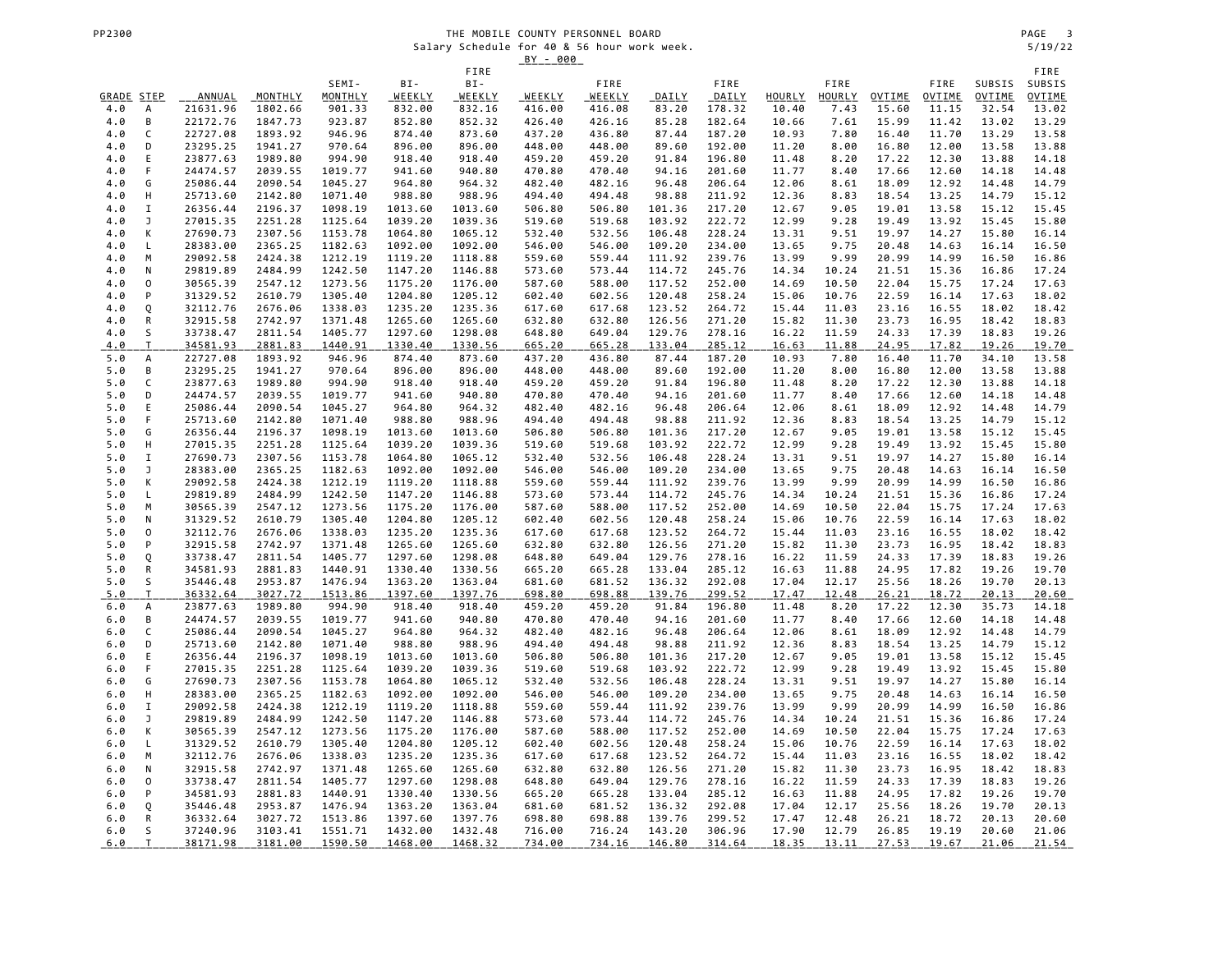|                   |                     |                           |                    |                    |                    |                         | <u>BY - 000</u>  |                  |                  |                        |                 |                |                 |                 |                 |                        |
|-------------------|---------------------|---------------------------|--------------------|--------------------|--------------------|-------------------------|------------------|------------------|------------------|------------------------|-----------------|----------------|-----------------|-----------------|-----------------|------------------------|
|                   |                     |                           |                    |                    |                    | FIRE                    |                  |                  |                  |                        |                 |                |                 |                 |                 | FIRE                   |
|                   |                     |                           |                    | SEMI-<br>MONTHLY   | BI-                | BI-                     |                  | FIRE             |                  | FIRE                   |                 | FIRE           |                 | FIRE            | SUBSIS          | SUBSIS                 |
| GRADE STEP<br>7.0 | А                   | <b>ANNUAL</b><br>25086.44 | MONTHLY<br>2090.54 | 1045.27            | WEEKLY<br>964.80   | <u>WEEKLY</u><br>964.32 | WEEKLY<br>482.40 | WEEKLY<br>482.16 | DAILY<br>96.48   | <b>DAILY</b><br>206.64 | HOURLY<br>12.06 | HOURLY<br>8.61 | OVTIME<br>18.09 | OVTIME<br>12.92 | OVTIME<br>37.44 | <b>OVTIME</b><br>14.79 |
| 7.0               | B                   | 25713.60                  | 2142.80            | 1071.40            | 988.80             | 988.96                  | 494.40           | 494.48           | 98.88            | 211.92                 | 12.36           | 8.83           | 18.54           | 13.25           | 14.79           | 15.12                  |
| 7.0               | C                   | 26356.44                  | 2196.37            | 1098.19            | 1013.60            | 1013.60                 | 506.80           | 506.80           | 101.36           | 217.20                 | 12.67           | 9.05           | 19.01           | 13.58           | 15.12           | 15.45                  |
| 7.0               | D                   | 27015.35                  | 2251.28            | 1125.64            | 1039.20            | 1039.36                 | 519.60           | 519.68           | 103.92           | 222.72                 | 12.99           | 9.28           | 19.49           | 13.92           | 15.45           | 15.80                  |
| 7.0               | E                   | 27690.73                  | 2307.56            | 1153.78            | 1064.80            | 1065.12                 | 532.40           | 532.56           | 106.48           | 228.24                 | 13.31           | 9.51           | 19.97           | 14.27           | 15.80           | 16.14                  |
| 7.0               | F                   | 28383.00                  | 2365.25            | 1182.63            | 1092.00            | 1092.00                 | 546.00           | 546.00           | 109.20           | 234.00                 | 13.65           | 9.75           | 20.48           | 14.63           | 16.14           | 16.50                  |
| 7.0               | G                   | 29092.58                  | 2424.38            | 1212.19            | 1119.20            | 1118.88                 | 559.60           | 559.44           | 111.92           | 239.76                 | 13.99           | 9.99           | 20.99           | 14.99           | 16.50           | 16.86                  |
| 7.0               | Н                   | 29819.89                  | 2484.99            | 1242.50            | 1147.20            | 1146.88                 | 573.60           | 573.44           | 114.72           | 245.76                 | 14.34           | 10.24          | 21.51           | 15.36           | 16.86           | 17.24                  |
| 7.0               | $\mathbf I$         | 30565.39                  | 2547.12            | 1273.56            | 1175.20            | 1176.00                 | 587.60           | 588.00           | 117.52           | 252.00                 | 14.69           | 10.50          | 22.04           | 15.75           | 17.24           | 17.63                  |
| 7.0               | J                   | 31329.52                  | 2610.79            | 1305.40            | 1204.80            | 1205.12                 | 602.40           | 602.56           | 120.48           | 258.24                 | 15.06           | 10.76          | 22.59           | 16.14           | 17.63           | 18.02                  |
| 7.0<br>7.0        | К<br>L              | 32112.76<br>32915.58      | 2676.06<br>2742.97 | 1338.03<br>1371.48 | 1235.20<br>1265.60 | 1235.36<br>1265.60      | 617.60<br>632.80 | 617.68<br>632.80 | 123.52<br>126.56 | 264.72<br>271.20       | 15.44<br>15.82  | 11.03<br>11.30 | 23.16<br>23.73  | 16.55<br>16.95  | 18.02<br>18.42  | 18.42<br>18.83         |
| 7.0               | M                   | 33738.47                  | 2811.54            | 1405.77            | 1297.60            | 1298.08                 | 648.80           | 649.04           | 129.76           | 278.16                 | 16.22           | 11.59          | 24.33           | 17.39           | 18.83           | 19.26                  |
| 7.0               | N                   | 34581.93                  | 2881.83            | 1440.91            | 1330.40            | 1330.56                 | 665.20           | 665.28           | 133.04           | 285.12                 | 16.63           | 11.88          | 24.95           | 17.82           | 19.26           | 19.70                  |
| 7.0               | $\mathsf{O}\xspace$ | 35446.48                  | 2953.87            | 1476.94            | 1363.20            | 1363.04                 | 681.60           | 681.52           | 136.32           | 292.08                 | 17.04           | 12.17          | 25.56           | 18.26           | 19.70           | 20.13                  |
| 7.0               | P                   | 36332.64                  | 3027.72            | 1513.86            | 1397.60            | 1397.76                 | 698.80           | 698.88           | 139.76           | 299.52                 | 17.47           | 12.48          | 26.21           | 18.72           | 20.13           | 20.60                  |
| 7.0               | Q                   | 37240.96                  | 3103.41            | 1551.71            | 1432.00            | 1432.48                 | 716.00           | 716.24           | 143.20           | 306.96                 | 17.90           | 12.79          | 26.85           | 19.19           | 20.60           | 21.06                  |
| 7.0               | ${\sf R}$           | 38171.98                  | 3181.00            | 1590.50            | 1468.00            | 1468.32                 | 734.00           | 734.16           | 146.80           | 314.64                 | 18.35           | 13.11          | 27.53           | 19.67           | 21.06           | 21.54                  |
| 7.0               | S                   | 39126.28                  | 3260.52            | 1630.26            | 1504.80            | 1505.28                 | 752.40           | 752.64           | 150.48           | 322.56                 | 18.81           | 13.44          | 28.22           | 20.16           | 21.54           | 22.04                  |
| 7.0               | T                   | 40104.44                  | 3342.04            | 1671.02            | 1542.40            | 1542.24                 | 771.20           | 771.12           | 154.24           | 330.48                 | 19.28           | 13.77          | 28.92           | 20.66           | 22.04           | 22.53                  |
| 8.0               | А                   | 26356.44                  | 2196.37            | 1098.19            | 1013.60            | 1013.60                 | 506.80           | 506.80           | 101.36           | 217.20                 | 12.67           | 9.05           | 19.01           | 13.58           | 39.24           | 15.45                  |
| 8.0<br>8.0        | В<br>C              | 27015.35<br>27690.73      | 2251.28<br>2307.56 | 1125.64<br>1153.78 | 1039.20<br>1064.80 | 1039.36<br>1065.12      | 519.60<br>532.40 | 519.68<br>532.56 | 103.92<br>106.48 | 222.72<br>228.24       | 12.99<br>13.31  | 9.28<br>9.51   | 19.49<br>19.97  | 13.92<br>14.27  | 15.45<br>15.80  | 15.80<br>16.14         |
| 8.0               | D                   | 28383.00                  | 2365.25            | 1182.63            | 1092.00            | 1092.00                 | 546.00           | 546.00           | 109.20           | 234.00                 | 13.65           | 9.75           | 20.48           | 14.63           | 16.14           | 16.50                  |
| 8.0               | E                   | 29092.58                  | 2424.38            | 1212.19            | 1119.20            | 1118.88                 | 559.60           | 559.44           | 111.92           | 239.76                 | 13.99           | 9.99           | 20.99           | 14.99           | 16.50           | 16.86                  |
| 8.0               | F                   | 29819.89                  | 2484.99            | 1242.50            | 1147.20            | 1146.88                 | 573.60           | 573.44           | 114.72           | 245.76                 | 14.34           | 10.24          | 21.51           | 15.36           | 16.86           | 17.24                  |
| 8.0               | G                   | 30565.39                  | 2547.12            | 1273.56            | 1175.20            | 1176.00                 | 587.60           | 588.00           | 117.52           | 252.00                 | 14.69           | 10.50          | 22.04           | 15.75           | 17.24           | 17.63                  |
| 8.0               | Н                   | 31329.52                  | 2610.79            | 1305.40            | 1204.80            | 1205.12                 | 602.40           | 602.56           | 120.48           | 258.24                 | 15.06           | 10.76          | 22.59           | 16.14           | 17.63           | 18.02                  |
| 8.0               | I                   | 32112.76                  | 2676.06            | 1338.03            | 1235.20            | 1235.36                 | 617.60           | 617.68           | 123.52           | 264.72                 | 15.44           | 11.03          | 23.16           | 16.55           | 18.02           | 18.42                  |
| 8.0               | J                   | 32915.58                  | 2742.97            | 1371.48            | 1265.60            | 1265.60                 | 632.80           | 632.80           | 126.56           | 271.20                 | 15.82           | 11.30          | 23.73           | 16.95           | 18.42           | 18.83                  |
| 8.0               | К                   | 33738.47                  | 2811.54            | 1405.77            | 1297.60            | 1298.08                 | 648.80           | 649.04           | 129.76           | 278.16                 | 16.22           | 11.59          | 24.33           | 17.39           | 18.83           | 19.26                  |
| 8.0               | L<br>M              | 34581.93                  | 2881.83<br>2953.87 | 1440.91<br>1476.94 | 1330.40            | 1330.56<br>1363.04      | 665.20           | 665.28           | 133.04<br>136.32 | 285.12<br>292.08       | 16.63           | 11.88<br>12.17 | 24.95<br>25.56  | 17.82<br>18.26  | 19.26<br>19.70  | 19.70                  |
| 8.0<br>8.0        | Ν                   | 35446.48<br>36332.64      | 3027.72            | 1513.86            | 1363.20<br>1397.60 | 1397.76                 | 681.60<br>698.80 | 681.52<br>698.88 | 139.76           | 299.52                 | 17.04<br>17.47  | 12.48          | 26.21           | 18.72           | 20.13           | 20.13<br>20.60         |
| 8.0               | 0                   | 37240.96                  | 3103.41            | 1551.71            | 1432.00            | 1432.48                 | 716.00           | 716.24           | 143.20           | 306.96                 | 17.90           | 12.79          | 26.85           | 19.19           | 20.60           | 21.06                  |
| 8.0               | P                   | 38171.98                  | 3181.00            | 1590.50            | 1468.00            | 1468.32                 | 734.00           | 734.16           | 146.80           | 314.64                 | 18.35           | 13.11          | 27.53           | 19.67           | 21.06           | 21.54                  |
| 8.0               | Q                   | 39126.28                  | 3260.52            | 1630.26            | 1504.80            | 1505.28                 | 752.40           | 752.64           | 150.48           | 322.56                 | 18.81           | 13.44          | 28.22           | 20.16           | 21.54           | 22.04                  |
| 8.0               | R                   | 40104.44                  | 3342.04            | 1671.02            | 1542.40            | 1542.24                 | 771.20           | 771.12           | 154.24           | 330.48                 | 19.28           | 13.77          | 28.92           | 20.66           | 22.04           | 22.53                  |
| 8.0               | S                   | 41107.05                  | 3425.59            | 1712.79            | 1580.80            | 1581.44                 | 790.40           | 790.72           | 158.08           | 338.88                 | 19.76           | 14.12          | 29.64           | 21.18           | 22.53           | 23.06                  |
| 8.0               | $\mathsf T$         | 42134.73                  | 3511.23            | 1755.61            | 1620.80            | 1620.64                 | 810.40           | 810.32           | 162.08           | 347.28                 | 20.26           | 14.47          | 30.39           | 21.71           | 23.06           | 23.58                  |
| 9.0               | А                   | 27690.73                  | 2307.56            | 1153.78            | 1064.80            | 1065.12                 | 532.40           | 532.56           | 106.48           | 228.24                 | 13.31           | 9.51           | 19.97           | 14.27           | 41.13           | 16.14                  |
| 9.0               | B<br>C              | 28383.00<br>29092.58      | 2365.25<br>2424.38 | 1182.63<br>1212.19 | 1092.00<br>1119.20 | 1092.00<br>1118.88      | 546.00<br>559.60 | 546.00<br>559.44 | 109.20<br>111.92 | 234.00<br>239.76       | 13.65<br>13.99  | 9.75<br>9.99   | 20.48<br>20.99  | 14.63<br>14.99  | 16.14<br>16.50  | 16.50<br>16.86         |
| 9.0<br>9.0        | D                   | 29819.89                  | 2484.99            | 1242.50            | 1147.20            | 1146.88                 | 573.60           | 573.44           | 114.72           | 245.76                 | 14.34           | 10.24          | 21.51           | 15.36           | 16.86           | 17.24                  |
| 9.0               | E                   | 30565.39                  | 2547.12            | 1273.56            | 1175.20            | 1176.00                 | 587.60           | 588.00           | 117.52           | 252.00                 | 14.69           | 10.50          | 22.04           | 15.75           | 17.24           | 17.63                  |
| 9.0               | F                   | 31329.52                  | 2610.79            | 1305.40            | 1204.80            | 1205.12                 | 602.40           | 602.56           | 120.48           | 258.24                 | 15.06           | 10.76          | 22.59           | 16.14           | 17.63           | 18.02                  |
| 9.0               | G                   | 32112.76                  | 2676.06            | 1338.03            | 1235.20            | 1235.36                 | 617.60           | 617.68           | 123.52           | 264.72                 | 15.44           | 11.03          | 23.16           | 16.55           | 18.02           | 18.42                  |
| 9.0               | Н                   | 32915.58                  | 2742.97            | 1371.48            | 1265.60            | 1265.60                 | 632.80           | 632.80           | 126.56           | 271.20                 | 15.82           | 11.30          | 23.73           | 16.95           | 18.42           | 18.83                  |
| 9.0               | $\mathtt I$         | 33738.47                  | 2811.54            | 1405.77            | 1297.60            | 1298.08                 | 648.80           | 649.04           | 129.76           | 278.16                 | 16.22           | 11.59          | 24.33           | 17.39           | 18.83           | 19.26                  |
| 9.0               | J                   | 34581.93                  | 2881.83            | 1440.91            | 1330.40            | 1330.56                 | 665.20           | 665.28           | 133.04           | 285.12                 | 16.63           | 11.88          | 24.95           | 17.82           | 19.26           | 19.70                  |
| 9.0               | К                   | 35446.48                  | 2953.87            | 1476.94            | 1363.20            | 1363.04                 | 681.60           | 681.52           | 136.32           | 292.08                 | 17.04           | 12.17          | 25.56           | 18.26           | 19.70           | 20.13                  |
| 9.0               | Г                   | 36332.64                  | 3027.72            | 1513.86            | 1397.60            | 1397.76                 | 698.80           | 698.88           | 139.76           | 299.52                 | 17.47           | 12.48          | 26.21           | 18.72           | 20.13           | 20.60                  |
| 9.0<br>9.0        | M<br>N              | 37240.96<br>38171.98      | 3103.41<br>3181.00 | 1551.71<br>1590.50 | 1432.00<br>1468.00 | 1432.48<br>1468.32      | 716.00<br>734.00 | 716.24<br>734.16 | 143.20<br>146.80 | 306.96<br>314.64       | 17.90<br>18.35  | 12.79<br>13.11 | 26.85<br>27.53  | 19.19<br>19.67  | 20.60<br>21.06  | 21.06<br>21.54         |
| 9.0               | 0                   | 39126.28                  | 3260.52            | 1630.26            | 1504.80            | 1505.28                 | 752.40           | 752.64           | 150.48           | 322.56                 | 18.81           | 13.44          | 28.22           | 20.16           | 21.54           | 22.04                  |
| 9.0               | ${\sf P}$           | 40104.44                  | 3342.04            | 1671.02            | 1542.40            | 1542.24                 | 771.20           | 771.12           | 154.24           | 330.48                 | 19.28           | 13.77          | 28.92           | 20.66           | 22.04           | 22.53                  |
| 9.0               | Q                   | 41107.05                  | 3425.59            | 1712.79            | 1580.80            | 1581.44                 | 790.40           | 790.72           | 158.08           | 338.88                 | 19.76           | 14.12          | 29.64           | 21.18           | 22.53           | 23.06                  |
| 9.0               | R                   | 42134.73                  | 3511.23            | 1755.61            | 1620.80            | 1620.64                 | 810.40           | 810.32           | 162.08           | 347.28                 | 20.26           | 14.47          | 30.39           | 21.71           | 23.06           | 23.58                  |
| 9.0               | S                   | 43188.10                  | 3599.01            | 1799.50            | 1660.80            | 1660.96                 | 830.40           | 830.48           | 166.08           | 355.92                 | 20.76           | 14.83          | 31.14           | 22.25           | 23.58           | 24.12                  |
| 9.0               | T                   | 44267.80                  | 3688.98            | 1844.49            | 1702.40            | 1702.40                 | 851.20           | 851.20           | 170.24           | 364.80                 | 21.28           | 15.20          | 31.92           | 22.80           | 24.12           | 24.68                  |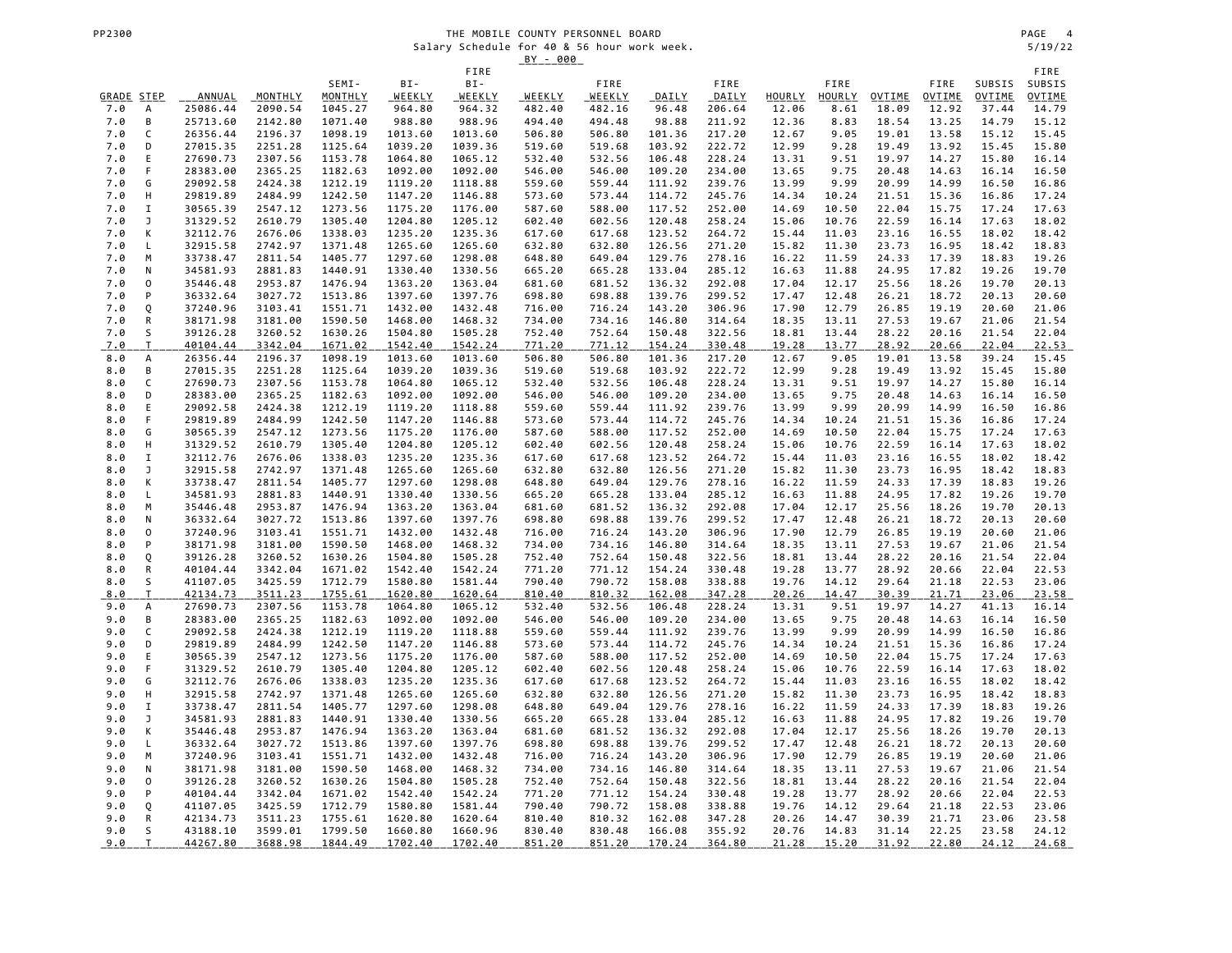|                    |                     |                      |                    |                    |                    |                    | <u>BY - 000</u>  |                         |                  |                  |                 |                |                        |                       |                        |                        |
|--------------------|---------------------|----------------------|--------------------|--------------------|--------------------|--------------------|------------------|-------------------------|------------------|------------------|-----------------|----------------|------------------------|-----------------------|------------------------|------------------------|
|                    |                     |                      |                    |                    |                    | FIRE               |                  |                         |                  |                  |                 |                |                        |                       |                        | FIRE                   |
|                    |                     |                      |                    | SEMI-<br>MONTHLY   | BI-                | BI-                |                  | FIRE                    |                  | FIRE             |                 | FIRE           |                        | FIRE                  | SUBSIS                 | SUBSIS                 |
| GRADE STEP<br>10.0 | А                   | ANNUAL<br>29092.58   | MONTHLY<br>2424.38 | 1212.19            | WEEKLY<br>1119.20  | WEEKLY<br>1118.88  | WEEKLY<br>559.60 | <b>WEEKLY</b><br>559.44 | DAILY<br>111.92  | DAILY<br>239.76  | HOURLY<br>13.99 | HOURLY<br>9.99 | <b>OVTIME</b><br>20.99 | OVTIME<br>14.99       | <b>OVTIME</b><br>43.13 | <b>OVTIME</b><br>16.86 |
| 10.0               | B                   | 29819.89             | 2484.99            | 1242.50            | 1147.20            | 1146.88            | 573.60           | 573.44                  | 114.72           | 245.76           | 14.34           | 10.24          | 21.51                  | 15.36                 | 16.86                  | 17.24                  |
| 10.0               | C                   | 30565.39             | 2547.12            | 1273.56            | 1175.20            | 1176.00            | 587.60           | 588.00                  | 117.52           | 252.00           | 14.69           | 10.50          | 22.04                  | 15.75                 | 17.24                  | 17.63                  |
| 10.0               | D                   | 31329.52             | 2610.79            | 1305.40            | 1204.80            | 1205.12            | 602.40           | 602.56                  | 120.48           | 258.24           | 15.06           | 10.76          | 22.59                  | 16.14                 | 17.63                  | 18.02                  |
| 10.0               | E                   | 32112.76             | 2676.06            | 1338.03            | 1235.20            | 1235.36            | 617.60           | 617.68                  | 123.52           | 264.72           | 15.44           | 11.03          | 23.16                  | 16.55                 | 18.02                  | 18.42                  |
| 10.0               | F                   | 32915.58             | 2742.97            | 1371.48            | 1265.60            | 1265.60            | 632.80           | 632.80                  | 126.56           | 271.20           | 15.82           | 11.30          | 23.73                  | 16.95                 | 18.42                  | 18.83                  |
| 10.0               | G                   | 33738.47             | 2811.54            | 1405.77            | 1297.60            | 1298.08            | 648.80           | 649.04                  | 129.76           | 278.16           | 16.22           | 11.59          | 24.33                  | 17.39                 | 18.83                  | 19.26                  |
| 10.0               | Н                   | 34581.93             | 2881.83            | 1440.91            | 1330.40            | 1330.56            | 665.20           | 665.28                  | 133.04           | 285.12           | 16.63           | 11.88          | 24.95                  | 17.82                 | 19.26                  | 19.70                  |
| 10.0               | I                   | 35446.48             | 2953.87            | 1476.94            | 1363.20            | 1363.04            | 681.60           | 681.52                  | 136.32           | 292.08           | 17.04           | 12.17          | 25.56                  | 18.26                 | 19.70                  | 20.13                  |
| 10.0               | J                   | 36332.64             | 3027.72            | 1513.86            | 1397.60            | 1397.76            | 698.80           | 698.88                  | 139.76           | 299.52           | 17.47           | 12.48          | 26.21                  | 18.72                 | 20.13                  | 20.60                  |
| 10.0<br>10.0       | К<br>L              | 37240.96<br>38171.98 | 3103.41<br>3181.00 | 1551.71<br>1590.50 | 1432.00<br>1468.00 | 1432.48<br>1468.32 | 716.00<br>734.00 | 716.24<br>734.16        | 143.20<br>146.80 | 306.96<br>314.64 | 17.90<br>18.35  | 12.79<br>13.11 | 26.85<br>27.53         | 19.19<br>19.67        | 20.60<br>21.06         | 21.06<br>21.54         |
| 10.0               | M                   | 39126.28             | 3260.52            | 1630.26            | 1504.80            | 1505.28            | 752.40           | 752.64                  | 150.48           | 322.56           | 18.81           | 13.44          | 28.22                  | 20.16                 | 21.54                  | 22.04                  |
| 10.0               | N                   | 40104.44             | 3342.04            | 1671.02            | 1542.40            | 1542.24            | 771.20           | 771.12                  | 154.24           | 330.48           | 19.28           | 13.77          | 28.92                  | 20.66                 | 22.04                  | 22.53                  |
| 10.0               | $\mathsf{O}\xspace$ | 41107.05             | 3425.59            | 1712.79            | 1580.80            | 1581.44            | 790.40           | 790.72                  | 158.08           | 338.88           | 19.76           | 14.12          | 29.64                  | 21.18                 | 22.53                  | 23.06                  |
| 10.0               | P                   | 42134.73             | 3511.23            | 1755.61            | 1620.80            | 1620.64            | 810.40           | 810.32                  | 162.08           | 347.28           | 20.26           | 14.47          | 30.39                  | 21.71                 | 23.06                  | 23.58                  |
| 10.0               | Q                   | 43188.10             | 3599.01            | 1799.50            | 1660.80            | 1660.96            | 830.40           | 830.48                  | 166.08           | 355.92           | 20.76           | 14.83          | 31.14                  | 22.25                 | 23.58                  | 24.12                  |
| 10.0               | ${\sf R}$           | 44267.80             | 3688.98            | 1844.49            | 1702.40            | 1702.40            | 851.20           | 851.20                  | 170.24           | 364.80           | 21.28           | 15.20          | 31.92                  | 22.80                 | 24.12                  | 24.68                  |
| 10.0               | S                   | 45374.49             | 3781.21            | 1890.60            | 1744.80            | 1744.96            | 872.40           | 872.48                  | 174.48           | 373.92           | 21.81           | 15.58          | 32.72                  | 23.37                 | 24.68                  | 25.25                  |
| <u> 10.0</u>       | T                   | 46508.86             | 3875.74            | 1937.87            | 1788.80            | 1788.64            | 894.40           | 894.32                  | 178.88<br>117.52 | 383.28           | 22.36<br>14.69  | 15.97<br>10.50 | 33.54                  | 23.96                 | 25.25<br>45.21         | 25.83                  |
| 11.0<br>11.0       | А<br>В              | 30565.39<br>31329.52 | 2547.12<br>2610.79 | 1273.56<br>1305.40 | 1175.20<br>1204.80 | 1176.00<br>1205.12 | 587.60<br>602.40 | 588.00<br>602.56        | 120.48           | 252.00<br>258.24 | 15.06           | 10.76          | 22.04<br>22.59         | 15.75<br>16.14        | 17.63                  | 17.63<br>18.02         |
| 11.0               | C                   | 32112.76             | 2676.06            | 1338.03            | 1235.20            | 1235.36            | 617.60           | 617.68                  | 123.52           | 264.72           | 15.44           | 11.03          | 23.16                  | 16.55                 | 18.02                  | 18.42                  |
| 11.0               | D                   | 32915.58             | 2742.97            | 1371.48            | 1265.60            | 1265.60            | 632.80           | 632.80                  | 126.56           | 271.20           | 15.82           | 11.30          | 23.73                  | 16.95                 | 18.42                  | 18.83                  |
| 11.0               | Ε                   | 33738.47             | 2811.54            | 1405.77            | 1297.60            | 1298.08            | 648.80           | 649.04                  | 129.76           | 278.16           | 16.22           | 11.59          | 24.33                  | 17.39                 | 18.83                  | 19.26                  |
| 11.0               | F                   | 34581.93             | 2881.83            | 1440.91            | 1330.40            | 1330.56            | 665.20           | 665.28                  | 133.04           | 285.12           | 16.63           | 11.88          | 24.95                  | 17.82                 | 19.26                  | 19.70                  |
| 11.0               | G                   | 35446.48             | 2953.87            | 1476.94            | 1363.20            | 1363.04            | 681.60           | 681.52                  | 136.32           | 292.08           | 17.04           | 12.17          | 25.56                  | 18.26                 | 19.70                  | 20.13                  |
| 11.0               | Н                   | 36332.64             | 3027.72            | 1513.86            | 1397.60            | 1397.76            | 698.80           | 698.88                  | 139.76           | 299.52           | 17.47           | 12.48          | 26.21                  | 18.72                 | 20.13                  | 20.60                  |
| 11.0               | $\mathbf I$         | 37240.96             | 3103.41            | 1551.71            | 1432.00            | 1432.48            | 716.00           | 716.24                  | 143.20           | 306.96           | 17.90           | 12.79          | 26.85                  | 19.19                 | 20.60                  | 21.06                  |
| 11.0               | J<br>К              | 38171.98             | 3181.00            | 1590.50            | 1468.00            | 1468.32            | 734.00           | 734.16                  | 146.80           | 314.64           | 18.35           | 13.11          | 27.53                  | 19.67                 | 21.06                  | 21.54                  |
| 11.0<br>11.0       | L                   | 39126.28<br>40104.44 | 3260.52<br>3342.04 | 1630.26<br>1671.02 | 1504.80<br>1542.40 | 1505.28<br>1542.24 | 752.40<br>771.20 | 752.64<br>771.12        | 150.48<br>154.24 | 322.56<br>330.48 | 18.81<br>19.28  | 13.44<br>13.77 | 28.22<br>28.92         | 20.16<br>20.66        | 21.54<br>22.04         | 22.04<br>22.53         |
| 11.0               | М                   | 41107.05             | 3425.59            | 1712.79            | 1580.80            | 1581.44            | 790.40           | 790.72                  | 158.08           | 338.88           | 19.76           | 14.12          | 29.64                  | 21.18                 | 22.53                  | 23.06                  |
| 11.0               | N                   | 42134.73             | 3511.23            | 1755.61            | 1620.80            | 1620.64            | 810.40           | 810.32                  | 162.08           | 347.28           | 20.26           | 14.47          | 30.39                  | 21.71                 | 23.06                  | 23.58                  |
| 11.0               | 0                   | 43188.10             | 3599.01            | 1799.50            | 1660.80            | 1660.96            | 830.40           | 830.48                  | 166.08           | 355.92           | 20.76           | 14.83          | 31.14                  | 22.25                 | 23.58                  | 24.12                  |
| 11.0               | P                   | 44267.80             | 3688.98            | 1844.49            | 1702.40            | 1702.40            | 851.20           | 851.20                  | 170.24           | 364.80           | 21.28           | 15.20          | 31.92                  | 22.80                 | 24.12                  | 24.68                  |
| 11.0               | Q                   | 45374.49             | 3781.21            | 1890.60            | 1744.80            | 1744.96            | 872.40           | 872.48                  | 174.48           | 373.92           | 21.81           | 15.58          | 32.72                  | 23.37                 | 24.68                  | 25.25                  |
| 11.0               | ${\sf R}$           | 46508.86             | 3875.74            | 1937.87            | 1788.80            | 1788.64            | 894.40           | 894.32                  | 178.88           | 383.28           | 22.36           | 15.97          | 33.54                  | 23.96                 | 25.25                  | 25.83                  |
| 11.0               | S                   | 47671.58             | 3972.63            | 1986.32            | 1833.60            | 1833.44            | 916.80           | 916.72                  | 183.36           | 392.88           | 22.92           | 16.37          | 34.38                  | 24.56                 | 25.83                  | 26.43                  |
| 11.0<br>12.0       | $\top$<br>А         | 48863.37<br>32112.76 | 4071.95<br>2676.06 | 2035.97<br>1338.03 | 1879.20<br>1235.20 | 1879.36<br>1235.36 | 939.60<br>617.60 | 939.68<br>617.68        | 187.92<br>123.52 | 402.72<br>264.72 | 23.49<br>15.44  | 16.78<br>11.03 | 35.24<br>23.16         | <u>25.17</u><br>16.55 | 26.43<br>47.40         | 27.05<br>18.42         |
| 12.0               | B                   | 32915.58             | 2742.97            | 1371.48            | 1265.60            | 1265.60            | 632.80           | 632.80                  | 126.56           | 271.20           | 15.82           | 11.30          | 23.73                  | 16.95                 | 18.42                  | 18.83                  |
| 12.0               | C                   | 33738.47             | 2811.54            | 1405.77            | 1297.60            | 1298.08            | 648.80           | 649.04                  | 129.76           | 278.16           | 16.22           | 11.59          | 24.33                  | 17.39                 | 18.83                  | 19.26                  |
| 12.0               | D                   | 34581.93             | 2881.83            | 1440.91            | 1330.40            | 1330.56            | 665.20           | 665.28                  | 133.04           | 285.12           | 16.63           | 11.88          | 24.95                  | 17.82                 | 19.26                  | 19.70                  |
| 12.0               | $\mathsf E$         | 35446.48             | 2953.87            | 1476.94            | 1363.20            | 1363.04            | 681.60           | 681.52                  | 136.32           | 292.08           | 17.04           | 12.17          | 25.56                  | 18.26                 | 19.70                  | 20.13                  |
| 12.0               | F                   | 36332.64             | 3027.72            | 1513.86            | 1397.60            | 1397.76            | 698.80           | 698.88                  | 139.76           | 299.52           | 17.47           | 12.48          | 26.21                  | 18.72                 | 20.13                  | 20.60                  |
| 12.0               | G                   | 37240.96             | 3103.41            | 1551.71            | 1432.00            | 1432.48            | 716.00           | 716.24                  | 143.20           | 306.96           | 17.90           | 12.79          | 26.85                  | 19.19                 | 20.60                  | 21.06                  |
| 12.0               | Н                   | 38171.98             | 3181.00            | 1590.50            | 1468.00            | 1468.32            | 734.00           | 734.16                  | 146.80           | 314.64           | 18.35           | 13.11          | 27.53                  | 19.67                 | 21.06                  | 21.54                  |
| 12.0<br>12.0       | I<br>J              | 39126.28<br>40104.44 | 3260.52<br>3342.04 | 1630.26<br>1671.02 | 1504.80<br>1542.40 | 1505.28<br>1542.24 | 752.40<br>771.20 | 752.64<br>771.12        | 150.48<br>154.24 | 322.56<br>330.48 | 18.81<br>19.28  | 13.44<br>13.77 | 28.22<br>28.92         | 20.16<br>20.66        | 21.54<br>22.04         | 22.04<br>22.53         |
| 12.0               | К                   | 41107.05             | 3425.59            | 1712.79            | 1580.80            | 1581.44            | 790.40           | 790.72                  | 158.08           | 338.88           | 19.76           | 14.12          | 29.64                  | 21.18                 | 22.53                  | 23.06                  |
| 12.0               | L                   | 42134.73             | 3511.23            | 1755.61            | 1620.80            | 1620.64            | 810.40           | 810.32                  | 162.08           | 347.28           | 20.26           | 14.47          | 30.39                  | 21.71                 | 23.06                  | 23.58                  |
| 12.0               | M                   | 43188.10             | 3599.01            | 1799.50            | 1660.80            | 1660.96            | 830.40           | 830.48                  | 166.08           | 355.92           | 20.76           | 14.83          | 31.14                  | 22.25                 | 23.58                  | 24.12                  |
| 12.0               | N                   | 44267.80             | 3688.98            | 1844.49            | 1702.40            | 1702.40            | 851.20           | 851.20                  | 170.24           | 364.80           | 21.28           | 15.20          | 31.92                  | 22.80                 | 24.12                  | 24.68                  |
| 12.0               | 0                   | 45374.49             | 3781.21            | 1890.60            | 1744.80            | 1744.96            | 872.40           | 872.48                  | 174.48           | 373.92           | 21.81           | 15.58          | 32.72                  | 23.37                 | 24.68                  | 25.25                  |
| 12.0               | P                   | 46508.86             | 3875.74            | 1937.87            | 1788.80            | 1788.64            | 894.40           | 894.32                  | 178.88           | 383.28           | 22.36           | 15.97          | 33.54                  | 23.96                 | 25.25                  | 25.83                  |
| 12.0               | Q                   | 47671.58             | 3972.63            | 1986.32            | 1833.60            | 1833.44            | 916.80           | 916.72                  | 183.36           | 392.88           | 22.92           | 16.37          | 34.38                  | 24.56                 | 25.83                  | 26.43                  |
| 12.0<br>12.0       | R<br>S              | 48863.37<br>50084.95 | 4071.95<br>4173.75 | 2035.97<br>2086.87 | 1879.20<br>1926.40 | 1879.36<br>1926.40 | 939.60<br>963.20 | 939.68<br>963.20        | 187.92<br>192.64 | 402.72<br>412.80 | 23.49<br>24.08  | 16.78<br>17.20 | 35.24<br>36.12         | 25.17<br>25.80        | 26.43<br>27.05         | 27.05<br>27.68         |
| 12.0               | T                   | 51337.07             | 4278.09            | 2139.04            | 1974.40            | 1974.56            | 987.20           | 987.28                  | 197.44           | 423.12           | 24.68           | 17.63          | 37.02                  | 26.45                 | 27.68                  | 28.32                  |
|                    |                     |                      |                    |                    |                    |                    |                  |                         |                  |                  |                 |                |                        |                       |                        |                        |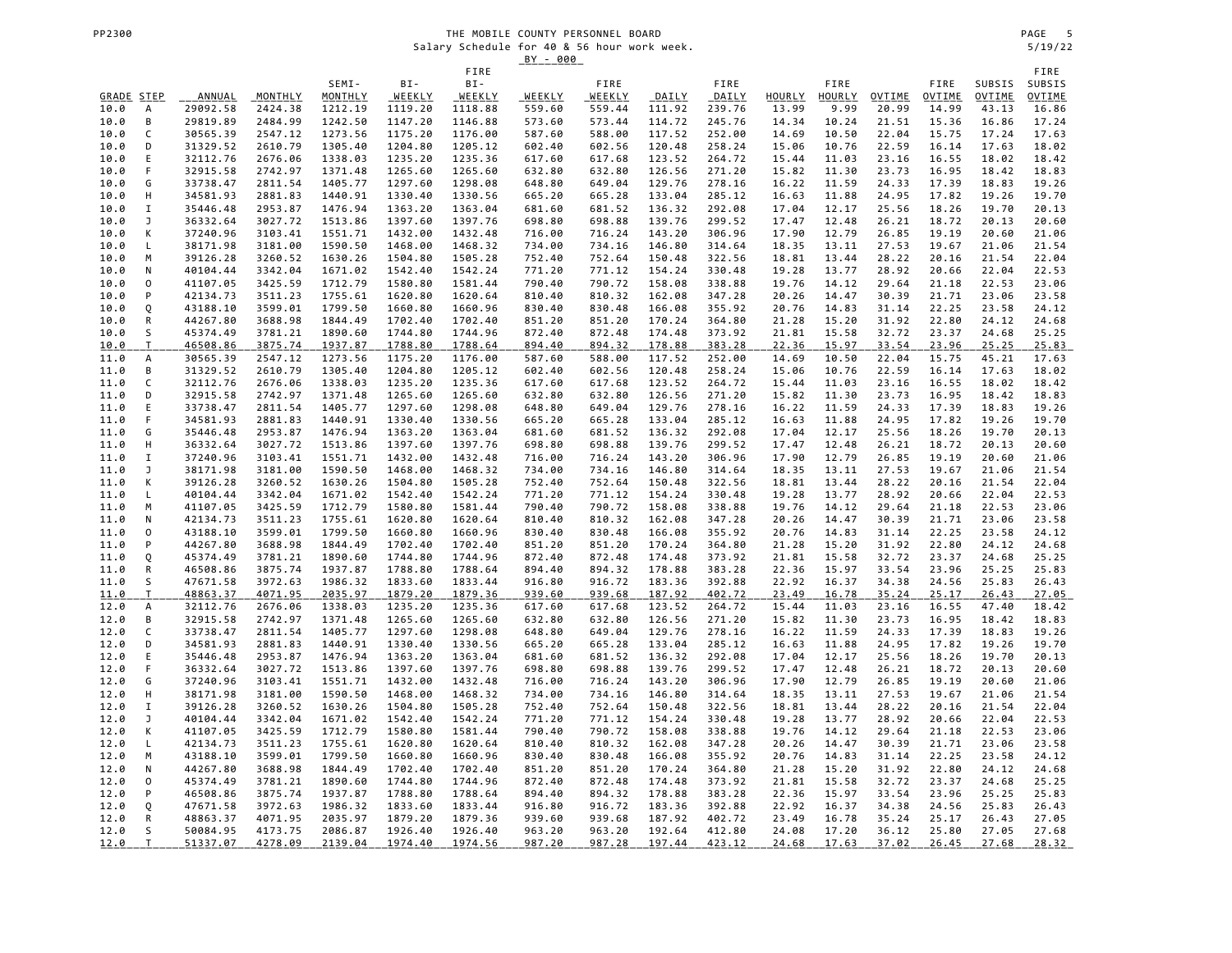# THE MOBILE COUNTY PERSONNEL BOARD<br>
Salary Schedule for 40 & 56 hour work week.<br>
Salary Schedule for 40 & 56 hour work week. Salary Schedule for 40 & 56 hour work week. 5/19/22

|                    |                     |                      |                    |                    |                    |                    | <u>BY - 000</u>  |                   |                  |                  |                 |                        |                 |                 |                 |                        |
|--------------------|---------------------|----------------------|--------------------|--------------------|--------------------|--------------------|------------------|-------------------|------------------|------------------|-----------------|------------------------|-----------------|-----------------|-----------------|------------------------|
|                    |                     |                      |                    |                    |                    | FIRE               |                  |                   |                  |                  |                 |                        |                 |                 |                 | FIRE                   |
|                    |                     |                      |                    | SEMI-              | BI-                | BI-                |                  | FIRE              |                  | FIRE             |                 | FIRE                   |                 | FIRE            | SUBSIS          | SUBSIS                 |
| GRADE STEP<br>13.0 | А                   | ANNUAL<br>33738.47   | MONTHLY<br>2811.54 | MONTHLY<br>1405.77 | WEEKLY<br>1297.60  | WEEKLY<br>1298.08  | WEEKLY<br>648.80 | WEEKLY<br>649.04  | DAILY<br>129.76  | DAILY<br>278.16  | HOURLY<br>16.22 | <b>HOURLY</b><br>11.59 | OVTIME<br>24.33 | OVTIME<br>17.39 | OVTIME<br>49.71 | <b>OVTIME</b><br>19.26 |
| 13.0               | B                   | 34581.93             | 2881.83            | 1440.91            | 1330.40            | 1330.56            | 665.20           | 665.28            | 133.04           | 285.12           | 16.63           | 11.88                  | 24.95           | 17.82           | 19.26           | 19.70                  |
| 13.0               | C                   | 35446.48             | 2953.87            | 1476.94            | 1363.20            | 1363.04            | 681.60           | 681.52            | 136.32           | 292.08           | 17.04           | 12.17                  | 25.56           | 18.26           | 19.70           | 20.13                  |
| 13.0               | D                   | 36332.64             | 3027.72            | 1513.86            | 1397.60            | 1397.76            | 698.80           | 698.88            | 139.76           | 299.52           | 17.47           | 12.48                  | 26.21           | 18.72           | 20.13           | 20.60                  |
| 13.0               | Ε                   | 37240.96             | 3103.41            | 1551.71            | 1432.00            | 1432.48            | 716.00           | 716.24            | 143.20           | 306.96           | 17.90           | 12.79                  | 26.85           | 19.19           | 20.60           | 21.06                  |
| 13.0               | F                   | 38171.98             | 3181.00            | 1590.50            | 1468.00            | 1468.32            | 734.00           | 734.16            | 146.80           | 314.64           | 18.35           | 13.11                  | 27.53           | 19.67           | 21.06           | 21.54                  |
| 13.0               | G                   | 39126.28             | 3260.52            | 1630.26            | 1504.80            | 1505.28            | 752.40           | 752.64            | 150.48           | 322.56           | 18.81           | 13.44                  | 28.22           | 20.16           | 21.54           | 22.04                  |
| 13.0               | Н                   | 40104.44             | 3342.04            | 1671.02            | 1542.40            | 1542.24            | 771.20           | 771.12            | 154.24           | 330.48           | 19.28           | 13.77                  | 28.92           | 20.66           | 22.04           | 22.53                  |
| 13.0               | I                   | 41107.05             | 3425.59            | 1712.79            | 1580.80            | 1581.44            | 790.40           | 790.72            | 158.08           | 338.88           | 19.76           | 14.12                  | 29.64           | 21.18           | 22.53           | 23.06                  |
| 13.0               | J                   | 42134.73             | 3511.23            | 1755.61            | 1620.80            | 1620.64            | 810.40           | 810.32            | 162.08           | 347.28           | 20.26           | 14.47                  | 30.39           | 21.71           | 23.06           | 23.58                  |
| 13.0<br>13.0       | К<br>L              | 43188.10<br>44267.80 | 3599.01<br>3688.98 | 1799.50<br>1844.49 | 1660.80<br>1702.40 | 1660.96<br>1702.40 | 830.40<br>851.20 | 830.48<br>851.20  | 166.08<br>170.24 | 355.92<br>364.80 | 20.76<br>21.28  | 14.83<br>15.20         | 31.14<br>31.92  | 22.25<br>22.80  | 23.58<br>24.12  | 24.12<br>24.68         |
| 13.0               | M                   | 45374.49             | 3781.21            | 1890.60            | 1744.80            | 1744.96            | 872.40           | 872.48            | 174.48           | 373.92           | 21.81           | 15.58                  | 32.72           | 23.37           | 24.68           | 25.25                  |
| 13.0               | N                   | 46508.86             | 3875.74            | 1937.87            | 1788.80            | 1788.64            | 894.40           | 894.32            | 178.88           | 383.28           | 22.36           | 15.97                  | 33.54           | 23.96           | 25.25           | 25.83                  |
| 13.0               | 0                   | 47671.58             | 3972.63            | 1986.32            | 1833.60            | 1833.44            | 916.80           | 916.72            | 183.36           | 392.88           | 22.92           | 16.37                  | 34.38           | 24.56           | 25.83           | 26.43                  |
| 13.0               | P                   | 48863.37             | 4071.95            | 2035.97            | 1879.20            | 1879.36            | 939.60           | 939.68            | 187.92           | 402.72           | 23.49           | 16.78                  | 35.24           | 25.17           | 26.43           | 27.05                  |
| 13.0               | Q                   | 50084.95             | 4173.75            | 2086.87            | 1926.40            | 1926.40            | 963.20           | 963.20            | 192.64           | 412.80           | 24.08           | 17.20                  | 36.12           | 25.80           | 27.05           | 27.68                  |
| 13.0               | ${\sf R}$           | 51337.07             | 4278.09            | 2139.04            | 1974.40            | 1974.56            | 987.20           | 987.28            | 197.44           | 423.12           | 24.68           | 17.63                  | 37.02           | 26.45           | 27.68           | 28.32                  |
| 13.0               | S                   | 52620.50             | 4385.04            | 2192.52            | 2024.00            | 2023.84            | 1012.00          | 1011.92           | 202.40           | 433.68           | 25.30           | 18.07                  | 37.95           | 27.11           | 28.32           | 28.98                  |
| <u>13.0</u>        | $\mathsf{T}$        | 53936.01             | 4494.67            | 2247.33            | 2074.40            | 2074.24            | 1037.20          | 1037.12           | 207.44           | 444.48           | 25.93           | <u>18.52</u>           | 38.90           | 27.78           | 28.98           | <u>29.66</u>           |
| 14.0<br>14.0       | A<br>В              | 35446.48<br>36332.64 | 2953.87<br>3027.72 | 1476.94<br>1513.86 | 1363.20<br>1397.60 | 1363.04<br>1397.76 | 681.60<br>698.80 | 681.52<br>698.88  | 136.32<br>139.76 | 292.08<br>299.52 | 17.04<br>17.47  | 12.17<br>12.48         | 25.56<br>26.21  | 18.26<br>18.72  | 52.13<br>20.13  | 20.13<br>20.60         |
| 14.0               | C                   | 37240.96             | 3103.41            | 1551.71            | 1432.00            | 1432.48            | 716.00           | 716.24            | 143.20           | 306.96           | 17.90           | 12.79                  | 26.85           | 19.19           | 20.60           | 21.06                  |
| 14.0               | D                   | 38171.98             | 3181.00            | 1590.50            | 1468.00            | 1468.32            | 734.00           | 734.16            | 146.80           | 314.64           | 18.35           | 13.11                  | 27.53           | 19.67           | 21.06           | 21.54                  |
| 14.0               | Ε                   | 39126.28             | 3260.52            | 1630.26            | 1504.80            | 1505.28            | 752.40           | 752.64            | 150.48           | 322.56           | 18.81           | 13.44                  | 28.22           | 20.16           | 21.54           | 22.04                  |
| 14.0               | F                   | 40104.44             | 3342.04            | 1671.02            | 1542.40            | 1542.24            | 771.20           | 771.12            | 154.24           | 330.48           | 19.28           | 13.77                  | 28.92           | 20.66           | 22.04           | 22.53                  |
| 14.0               | G                   | 41107.05             | 3425.59            | 1712.79            | 1580.80            | 1581.44            | 790.40           | 790.72            | 158.08           | 338.88           | 19.76           | 14.12                  | 29.64           | 21.18           | 22.53           | 23.06                  |
| 14.0               | Н                   | 42134.73             | 3511.23            | 1755.61            | 1620.80            | 1620.64            | 810.40           | 810.32            | 162.08           | 347.28           | 20.26           | 14.47                  | 30.39           | 21.71           | 23.06           | 23.58                  |
| 14.0               | I                   | 43188.10             | 3599.01            | 1799.50            | 1660.80            | 1660.96            | 830.40           | 830.48            | 166.08           | 355.92           | 20.76           | 14.83                  | 31.14           | 22.25           | 23.58           | 24.12                  |
| 14.0               | J                   | 44267.80             | 3688.98            | 1844.49            | 1702.40            | 1702.40            | 851.20           | 851.20            | 170.24           | 364.80           | 21.28           | 15.20                  | 31.92           | 22.80           | 24.12           | 24.68                  |
| 14.0<br>14.0       | К<br>L              | 45374.49<br>46508.86 | 3781.21<br>3875.74 | 1890.60<br>1937.87 | 1744.80<br>1788.80 | 1744.96<br>1788.64 | 872.40<br>894.40 | 872.48<br>894.32  | 174.48<br>178.88 | 373.92<br>383.28 | 21.81<br>22.36  | 15.58<br>15.97         | 32.72<br>33.54  | 23.37<br>23.96  | 24.68<br>25.25  | 25.25<br>25.83         |
| 14.0               | M                   | 47671.58             | 3972.63            | 1986.32            | 1833.60            | 1833.44            | 916.80           | 916.72            | 183.36           | 392.88           | 22.92           | 16.37                  | 34.38           | 24.56           | 25.83           | 26.43                  |
| 14.0               | N                   | 48863.37             | 4071.95            | 2035.97            | 1879.20            | 1879.36            | 939.60           | 939.68            | 187.92           | 402.72           | 23.49           | 16.78                  | 35.24           | 25.17           | 26.43           | 27.05                  |
| 14.0               | 0                   | 50084.95             | 4173.75            | 2086.87            | 1926.40            | 1926.40            | 963.20           | 963.20            | 192.64           | 412.80           | 24.08           | 17.20                  | 36.12           | 25.80           | 27.05           | 27.68                  |
| 14.0               | P                   | 51337.07             | 4278.09            | 2139.04            | 1974.40            | 1974.56            | 987.20           | 987.28            | 197.44           | 423.12           | 24.68           | 17.63                  | 37.02           | 26.45           | 27.68           | 28.32                  |
| 14.0               | Q                   | 52620.50             | 4385.04            | 2192.52            | 2024.00            | 2023.84            | 1012.00          | 1011.92           | 202.40           | 433.68           | 25.30           | 18.07                  | 37.95           | 27.11           | 28.32           | 28.98                  |
| 14.0               | R                   | 53936.01             | 4494.67            | 2247.33            | 2074.40            | 2074.24            | 1037.20          | 1037.12           | 207.44           | 444.48           | 25.93           | 18.52                  | 38.90           | 27.78           | 28.98           | 29.66                  |
| 14.0               | S                   | 55284.41             | 4607.03            | 2303.52            | 2126.40            | 2126.88            | 1063.20          | 1063.44           | 212.64           | 455.76           | 26.58           | 18.99                  | 39.87           | 28.49           | 29.66           | 30.36                  |
| 14.0<br>15.0       | $\mathsf T$         | 56666.52             | 4722.21<br>3103.41 | 2361.11            | 2179.20            | 2179.52            | 1089.60          | 1089.76<br>716.24 | 217.92<br>143.20 | 467.04           | 27.24           | 19.46<br>12.79         | 40.86           | 29.19<br>19.19  | 30.36<br>54.68  | 31.07<br>21.06         |
| 15.0               | А<br>B              | 37240.96<br>38171.98 | 3181.00            | 1551.71<br>1590.50 | 1432.00<br>1468.00 | 1432.48<br>1468.32 | 716.00<br>734.00 | 734.16            | 146.80           | 306.96<br>314.64 | 17.90<br>18.35  | 13.11                  | 26.85<br>27.53  | 19.67           | 21.06           | 21.54                  |
| 15.0               | C                   | 39126.28             | 3260.52            | 1630.26            | 1504.80            | 1505.28            | 752.40           | 752.64            | 150.48           | 322.56           | 18.81           | 13.44                  | 28.22           | 20.16           | 21.54           | 22.04                  |
| 15.0               | D                   | 40104.44             | 3342.04            | 1671.02            | 1542.40            | 1542.24            | 771.20           | 771.12            | 154.24           | 330.48           | 19.28           | 13.77                  | 28.92           | 20.66           | 22.04           | 22.53                  |
| 15.0               | Ε                   | 41107.05             | 3425.59            | 1712.79            | 1580.80            | 1581.44            | 790.40           | 790.72            | 158.08           | 338.88           | 19.76           | 14.12                  | 29.64           | 21.18           | 22.53           | 23.06                  |
| 15.0               | F                   | 42134.73             | 3511.23            | 1755.61            | 1620.80            | 1620.64            | 810.40           | 810.32            | 162.08           | 347.28           | 20.26           | 14.47                  | 30.39           | 21.71           | 23.06           | 23.58                  |
| 15.0               | G                   | 43188.10             | 3599.01            | 1799.50            | 1660.80            | 1660.96            | 830.40           | 830.48            | 166.08           | 355.92           | 20.76           | 14.83                  | 31.14           | 22.25           | 23.58           | 24.12                  |
| 15.0               | Н                   | 44267.80             | 3688.98            | 1844.49            | 1702.40            | 1702.40            | 851.20           | 851.20            | 170.24           | 364.80           | 21.28           | 15.20                  | 31.92           | 22.80           | 24.12           | 24.68                  |
| 15.0               | I                   | 45374.49             | 3781.21            | 1890.60            | 1744.80            | 1744.96            | 872.40           | 872.48            | 174.48           | 373.92           | 21.81           | 15.58                  | 32.72           | 23.37           | 24.68           | 25.25                  |
| 15.0               | J                   | 46508.86             | 3875.74            | 1937.87            | 1788.80            | 1788.64            | 894.40           | 894.32            | 178.88           | 383.28           | 22.36           | 15.97                  | 33.54           | 23.96           | 25.25           | 25.83                  |
| 15.0<br>15.0       | К<br>L              | 47671.58<br>48863.37 | 3972.63<br>4071.95 | 1986.32<br>2035.97 | 1833.60<br>1879.20 | 1833.44<br>1879.36 | 916.80<br>939.60 | 916.72<br>939.68  | 183.36<br>187.92 | 392.88<br>402.72 | 22.92<br>23.49  | 16.37<br>16.78         | 34.38<br>35.24  | 24.56<br>25.17  | 25.83<br>26.43  | 26.43<br>27.05         |
| 15.0               | M                   | 50084.95             | 4173.75            | 2086.87            | 1926.40            | 1926.40            | 963.20           | 963.20            | 192.64           | 412.80           | 24.08           | 17.20                  | 36.12           | 25.80           | 27.05           | 27.68                  |
| 15.0               | N                   | 51337.07             | 4278.09            | 2139.04            | 1974.40            | 1974.56            | 987.20           | 987.28            | 197.44           | 423.12           | 24.68           | 17.63                  | 37.02           | 26.45           | 27.68           | 28.32                  |
| 15.0               | $\mathsf{O}\xspace$ | 52620.50             | 4385.04            | 2192.52            | 2024.00            | 2023.84            | 1012.00          | 1011.92           | 202.40           | 433.68           | 25.30           | 18.07                  | 37.95           | 27.11           | 28.32           | 28.98                  |
| 15.0               | P                   | 53936.01             | 4494.67            | 2247.33            | 2074.40            | 2074.24            | 1037.20          | 1037.12           | 207.44           | 444.48           | 25.93           | 18.52                  | 38.90           | 27.78           | 28.98           | 29.66                  |
| 15.0               | Q                   | 55284.41             | 4607.03            | 2303.52            | 2126.40            | 2126.88            | 1063.20          | 1063.44           | 212.64           | 455.76           | 26.58           | 18.99                  | 39.87           | 28.49           | 29.66           | 30.36                  |
| 15.0               | ${\sf R}$           | 56666.52             | 4722.21            | 2361.11            | 2179.20            | 2179.52            | 1089.60          | 1089.76           | 217.92           | 467.04           | 27.24           | 19.46                  | 40.86           | 29.19           | 30.36           | 31.07                  |
| 15.0               | S                   | 58083.19             | 4840.27            | 2420.13            | 2233.60            | 2234.40            | 1116.80          | 1117.20           | 223.36           | 478.80           | 27.92           | 19.95                  | 41.88           | 29.93           | 31.07           | 31.80                  |
| 15.0               | T                   | 59535.27             | 4961.27            | 2480.64            | 2289.60            | 2289.28            | 1144.80          | 1144.64           | 228.96           | 490.56           | 28.62           | 20.44                  | 42.93           | 30.66           | 31.80           | 32.54                  |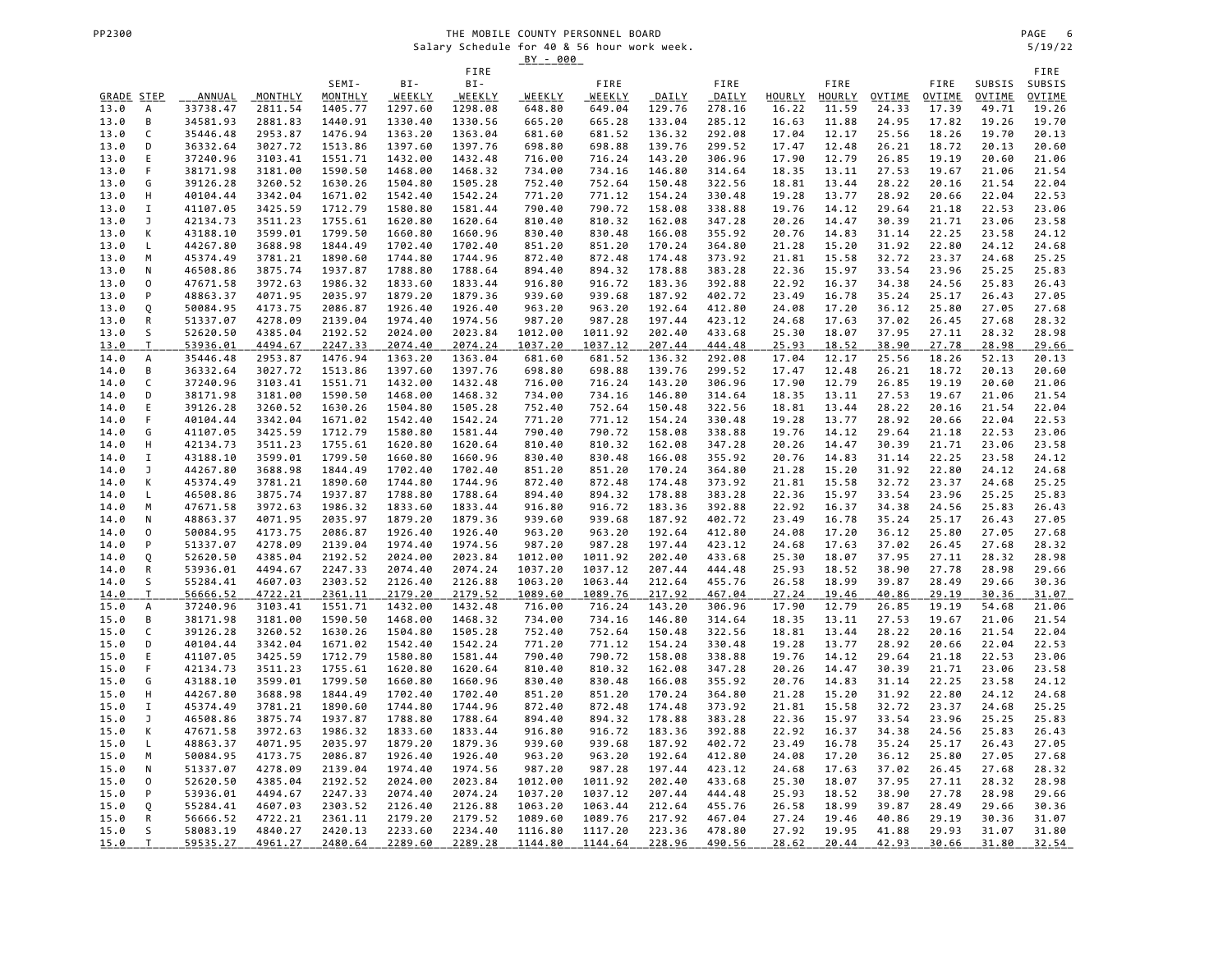# THE MOBILE COUNTY PERSONNEL BOARD<br>
Salary Schedule for 40 & 56 hour work week.<br>
Salary Schedule for 40 & 56 hour work week. Salary Schedule for 40 & 56 hour work week. 5/19/22

|              |                     |                      |                    |                    |                    |                    | <u>BY - 000</u>    |                    |                  |                  |                |                |                |                |                |                       |
|--------------|---------------------|----------------------|--------------------|--------------------|--------------------|--------------------|--------------------|--------------------|------------------|------------------|----------------|----------------|----------------|----------------|----------------|-----------------------|
|              |                     |                      |                    | SEMI-              | BI-                | FIRE<br>BI-        |                    | FIRE               |                  | FIRE             |                | FIRE           |                | FIRE           | SUBSIS         | FIRE<br>SUBSIS        |
| GRADE STEP   |                     | ANNUAL               | MONTHLY            | MONTHLY            | WEEKLY             | WEEKLY             | WEEKLY             | WEEKLY             | DAILY            | DAILY            | HOURLY         | HOURLY         | <b>OVTIME</b>  | <b>OVTIME</b>  | <b>OVTIME</b>  | <b>OVTIME</b>         |
| 16.0         | А                   | 39126.28             | 3260.52            | 1630.26            | 1504.80            | 1505.28            | 752.40             | 752.64             | 150.48           | 322.56           | 18.81          | 13.44          | 28.22          | 20.16          | 57.35          | 22.04                 |
| 16.0         | B                   | 40104.44             | 3342.04            | 1671.02            | 1542.40            | 1542.24            | 771.20             | 771.12             | 154.24           | 330.48           | 19.28          | 13.77          | 28.92          | 20.66          | 22.04          | 22.53                 |
| 16.0         | C                   | 41107.05             | 3425.59            | 1712.79            | 1580.80            | 1581.44            | 790.40             | 790.72             | 158.08           | 338.88           | 19.76          | 14.12          | 29.64          | 21.18          | 22.53          | 23.06                 |
| 16.0         | D                   | 42134.73             | 3511.23            | 1755.61            | 1620.80            | 1620.64            | 810.40             | 810.32             | 162.08           | 347.28           | 20.26          | 14.47          | 30.39          | 21.71          | 23.06          | 23.58                 |
| 16.0         | E                   | 43188.10             | 3599.01            | 1799.50            | 1660.80            | 1660.96            | 830.40             | 830.48             | 166.08           | 355.92           | 20.76          | 14.83          | 31.14          | 22.25          | 23.58          | 24.12                 |
| 16.0         | F                   | 44267.80             | 3688.98            | 1844.49            | 1702.40            | 1702.40            | 851.20             | 851.20             | 170.24           | 364.80           | 21.28          | 15.20          | 31.92          | 22.80          | 24.12          | 24.68                 |
| 16.0<br>16.0 | G<br>Н              | 45374.49<br>46508.86 | 3781.21<br>3875.74 | 1890.60<br>1937.87 | 1744.80<br>1788.80 | 1744.96<br>1788.64 | 872.40<br>894.40   | 872.48<br>894.32   | 174.48<br>178.88 | 373.92<br>383.28 | 21.81<br>22.36 | 15.58<br>15.97 | 32.72<br>33.54 | 23.37<br>23.96 | 24.68<br>25.25 | 25.25<br>25.83        |
| 16.0         | I                   | 47671.58             | 3972.63            | 1986.32            | 1833.60            | 1833.44            | 916.80             | 916.72             | 183.36           | 392.88           | 22.92          | 16.37          | 34.38          | 24.56          | 25.83          | 26.43                 |
| 16.0         | J                   | 48863.37             | 4071.95            | 2035.97            | 1879.20            | 1879.36            | 939.60             | 939.68             | 187.92           | 402.72           | 23.49          | 16.78          | 35.24          | 25.17          | 26.43          | 27.05                 |
| 16.0         | К                   | 50084.95             | 4173.75            | 2086.87            | 1926.40            | 1926.40            | 963.20             | 963.20             | 192.64           | 412.80           | 24.08          | 17.20          | 36.12          | 25.80          | 27.05          | 27.68                 |
| 16.0         | L                   | 51337.07             | 4278.09            | 2139.04            | 1974.40            | 1974.56            | 987.20             | 987.28             | 197.44           | 423.12           | 24.68          | 17.63          | 37.02          | 26.45          | 27.68          | 28.32                 |
| 16.0         | M                   | 52620.50             | 4385.04            | 2192.52            | 2024.00            | 2023.84            | 1012.00            | 1011.92            | 202.40           | 433.68           | 25.30          | 18.07          | 37.95          | 27.11          | 28.32          | 28.98                 |
| 16.0         | N                   | 53936.01             | 4494.67            | 2247.33            | 2074.40            | 2074.24            | 1037.20            | 1037.12            | 207.44           | 444.48           | 25.93          | 18.52          | 38.90          | 27.78          | 28.98          | 29.66                 |
| 16.0         | $\mathsf{O}\xspace$ | 55284.41             | 4607.03            | 2303.52            | 2126.40            | 2126.88            | 1063.20            | 1063.44            | 212.64           | 455.76           | 26.58          | 18.99          | 39.87          | 28.49          | 29.66          | 30.36                 |
| 16.0<br>16.0 | P<br>Q              | 56666.52<br>58083.19 | 4722.21<br>4840.27 | 2361.11<br>2420.13 | 2179.20<br>2233.60 | 2179.52<br>2234.40 | 1089.60<br>1116.80 | 1089.76<br>1117.20 | 217.92<br>223.36 | 467.04<br>478.80 | 27.24<br>27.92 | 19.46<br>19.95 | 40.86<br>41.88 | 29.19<br>29.93 | 30.36<br>31.07 | 31.07<br>31.80        |
| 16.0         | ${\sf R}$           | 59535.27             | 4961.27            | 2480.64            | 2289.60            | 2289.28            | 1144.80            | 1144.64            | 228.96           | 490.56           | 28.62          | 20.44          | 42.93          | 30.66          | 31.80          | 32.54                 |
| 16.0         | S                   | 61023.65             | 5085.30            | 2542.65            | 2347.20            | 2347.52            | 1173.60            | 1173.76            | 234.72           | 503.04           | 29.34          | 20.96          | 44.01          | 31.44          | 32.54          | 33.32                 |
| <u>16.0</u>  | T                   | 62549.24             | 5212.44            | 2606.22            | 2405.60            | 2405.76            | 1202.80            | 1202.88            | 240.56           | 515.52           | 30.07          | 21.48          | 45.11          | 32.22          | 33.32          | 34.10                 |
| 17.0         | А                   | 41107.05             | 3425.59            | 1712.79            | 1580.80            | 1581.44            | 790.40             | 790.72             | 158.08           | 338.88           | 19.76          | 14.12          | 29.64          | 21.18          | 60.15          | 23.06                 |
| 17.0         | В                   | 42134.73             | 3511.23            | 1755.61            | 1620.80            | 1620.64            | 810.40             | 810.32             | 162.08           | 347.28           | 20.26          | 14.47          | 30.39          | 21.71          | 23.06          | 23.58                 |
| 17.0         | C                   | 43188.10             | 3599.01            | 1799.50            | 1660.80            | 1660.96            | 830.40             | 830.48             | 166.08           | 355.92           | 20.76          | 14.83          | 31.14          | 22.25          | 23.58          | 24.12                 |
| 17.0         | D                   | 44267.80             | 3688.98            | 1844.49            | 1702.40            | 1702.40            | 851.20             | 851.20             | 170.24           | 364.80           | 21.28          | 15.20          | 31.92          | 22.80          | 24.12          | 24.68                 |
| 17.0<br>17.0 | Ε<br>F              | 45374.49<br>46508.86 | 3781.21<br>3875.74 | 1890.60<br>1937.87 | 1744.80<br>1788.80 | 1744.96<br>1788.64 | 872.40<br>894.40   | 872.48<br>894.32   | 174.48<br>178.88 | 373.92<br>383.28 | 21.81<br>22.36 | 15.58<br>15.97 | 32.72<br>33.54 | 23.37<br>23.96 | 24.68<br>25.25 | 25.25<br>25.83        |
| 17.0         | G                   | 47671.58             | 3972.63            | 1986.32            | 1833.60            | 1833.44            | 916.80             | 916.72             | 183.36           | 392.88           | 22.92          | 16.37          | 34.38          | 24.56          | 25.83          | 26.43                 |
| 17.0         | Н                   | 48863.37             | 4071.95            | 2035.97            | 1879.20            | 1879.36            | 939.60             | 939.68             | 187.92           | 402.72           | 23.49          | 16.78          | 35.24          | 25.17          | 26.43          | 27.05                 |
| 17.0         | I                   | 50084.95             | 4173.75            | 2086.87            | 1926.40            | 1926.40            | 963.20             | 963.20             | 192.64           | 412.80           | 24.08          | 17.20          | 36.12          | 25.80          | 27.05          | 27.68                 |
| 17.0         | J                   | 51337.07             | 4278.09            | 2139.04            | 1974.40            | 1974.56            | 987.20             | 987.28             | 197.44           | 423.12           | 24.68          | 17.63          | 37.02          | 26.45          | 27.68          | 28.32                 |
| 17.0         | К                   | 52620.50             | 4385.04            | 2192.52            | 2024.00            | 2023.84            | 1012.00            | 1011.92            | 202.40           | 433.68           | 25.30          | 18.07          | 37.95          | 27.11          | 28.32          | 28.98                 |
| 17.0         | Г                   | 53936.01             | 4494.67            | 2247.33            | 2074.40            | 2074.24            | 1037.20            | 1037.12            | 207.44           | 444.48           | 25.93          | 18.52          | 38.90          | 27.78          | 28.98          | 29.66                 |
| 17.0         | M                   | 55284.41             | 4607.03            | 2303.52            | 2126.40            | 2126.88            | 1063.20            | 1063.44            | 212.64           | 455.76           | 26.58          | 18.99          | 39.87          | 28.49          | 29.66          | 30.36                 |
| 17.0<br>17.0 | N<br>0              | 56666.52<br>58083.19 | 4722.21<br>4840.27 | 2361.11<br>2420.13 | 2179.20<br>2233.60 | 2179.52<br>2234.40 | 1089.60<br>1116.80 | 1089.76<br>1117.20 | 217.92<br>223.36 | 467.04<br>478.80 | 27.24<br>27.92 | 19.46<br>19.95 | 40.86<br>41.88 | 29.19<br>29.93 | 30.36<br>31.07 | 31.07<br>31.80        |
| 17.0         | P                   | 59535.27             | 4961.27            | 2480.64            | 2289.60            | 2289.28            | 1144.80            | 1144.64            | 228.96           | 490.56           | 28.62          | 20.44          | 42.93          | 30.66          | 31.80          | 32.54                 |
| 17.0         | Q                   | 61023.65             | 5085.30            | 2542.65            | 2347.20            | 2347.52            | 1173.60            | 1173.76            | 234.72           | 503.04           | 29.34          | 20.96          | 44.01          | 31.44          | 32.54          | 33.32                 |
| 17.0         | ${\sf R}$           | 62549.24             | 5212.44            | 2606.22            | 2405.60            | 2405.76            | 1202.80            | 1202.88            | 240.56           | 515.52           | 30.07          | 21.48          | 45.11          | 32.22          | 33.32          | 34.10                 |
| 17.0         | S                   | 64112.97             | 5342.75            | 2671.37            | 2465.60            | 2466.24            | 1232.80            | 1233.12            | 246.56           | 528.48           | 30.82          | 22.02          | 46.23          | 33.03          | 34.10          | 34.91                 |
| 17.0         | $\top$              | 65715.80             | 5476.32            | 2738.16            | 2527.20            | 2527.84            | 1263.60            | 1263.92            | 252.72           | 541.68           | 31.59          | 22.57          | 47.39          | 33.86          | 34.91          | $\frac{35.73}{24.12}$ |
| 18.0         | А                   | 43188.10             | 3599.01            | 1799.50            | 1660.80            | 1660.96            | 830.40             | 830.48             | 166.08           | 355.92           | 20.76          | 14.83          | 31.14          | 22.25          | 63.11          |                       |
| 18.0<br>18.0 | B<br>C              | 44267.80<br>45374.49 | 3688.98<br>3781.21 | 1844.49<br>1890.60 | 1702.40<br>1744.80 | 1702.40<br>1744.96 | 851.20<br>872.40   | 851.20<br>872.48   | 170.24<br>174.48 | 364.80<br>373.92 | 21.28<br>21.81 | 15.20<br>15.58 | 31.92<br>32.72 | 22.80<br>23.37 | 24.12<br>24.68 | 24.68<br>25.25        |
| 18.0         | D                   | 46508.86             | 3875.74            | 1937.87            | 1788.80            | 1788.64            | 894.40             | 894.32             | 178.88           | 383.28           | 22.36          | 15.97          | 33.54          | 23.96          | 25.25          | 25.83                 |
| 18.0         | $\mathsf E$         | 47671.58             | 3972.63            | 1986.32            | 1833.60            | 1833.44            | 916.80             | 916.72             | 183.36           | 392.88           | 22.92          | 16.37          | 34.38          | 24.56          | 25.83          | 26.43                 |
| 18.0         | F                   | 48863.37             | 4071.95            | 2035.97            | 1879.20            | 1879.36            | 939.60             | 939.68             | 187.92           | 402.72           | 23.49          | 16.78          | 35.24          | 25.17          | 26.43          | 27.05                 |
| 18.0         | G                   | 50084.95             | 4173.75            | 2086.87            | 1926.40            | 1926.40            | 963.20             | 963.20             | 192.64           | 412.80           | 24.08          | 17.20          | 36.12          | 25.80          | 27.05          | 27.68                 |
| 18.0         | Н                   | 51337.07             | 4278.09            | 2139.04            | 1974.40            | 1974.56            | 987.20             | 987.28             | 197.44           | 423.12           | 24.68          | 17.63          | 37.02          | 26.45          | 27.68          | 28.32                 |
| 18.0         | I                   | 52620.50             | 4385.04            | 2192.52            | 2024.00            | 2023.84            | 1012.00            | 1011.92            | 202.40           | 433.68           | 25.30          | 18.07          | 37.95          | 27.11          | 28.32          | 28.98                 |
| 18.0         | J                   | 53936.01             | 4494.67            | 2247.33            | 2074.40            | 2074.24            | 1037.20            | 1037.12            | 207.44           | 444.48           | 25.93          | 18.52          | 38.90          | 27.78          | 28.98          | 29.66                 |
| 18.0         | К<br>L              | 55284.41             | 4607.03            | 2303.52<br>2361.11 | 2126.40            | 2126.88            | 1063.20<br>1089.60 | 1063.44            | 212.64           | 455.76           | 26.58          | 18.99<br>19.46 | 39.87          | 28.49          | 29.66<br>30.36 | 30.36                 |
| 18.0<br>18.0 | M                   | 56666.52<br>58083.19 | 4722.21<br>4840.27 | 2420.13            | 2179.20<br>2233.60 | 2179.52<br>2234.40 | 1116.80            | 1089.76<br>1117.20 | 217.92<br>223.36 | 467.04<br>478.80 | 27.24<br>27.92 | 19.95          | 40.86<br>41.88 | 29.19<br>29.93 | 31.07          | 31.07<br>31.80        |
| 18.0         | N                   | 59535.27             | 4961.27            | 2480.64            | 2289.60            | 2289.28            | 1144.80            | 1144.64            | 228.96           | 490.56           | 28.62          | 20.44          | 42.93          | 30.66          | 31.80          | 32.54                 |
| 18.0         | 0                   | 61023.65             | 5085.30            | 2542.65            | 2347.20            | 2347.52            | 1173.60            | 1173.76            | 234.72           | 503.04           | 29.34          | 20.96          | 44.01          | 31.44          | 32.54          | 33.32                 |
| 18.0         | P                   | 62549.24             | 5212.44            | 2606.22            | 2405.60            | 2405.76            | 1202.80            | 1202.88            | 240.56           | 515.52           | 30.07          | 21.48          | 45.11          | 32.22          | 33.32          | 34.10                 |
| 18.0         | Q                   | 64112.97             | 5342.75            | 2671.37            | 2465.60            | 2466.24            | 1232.80            | 1233.12            | 246.56           | 528.48           | 30.82          | 22.02          | 46.23          | 33.03          | 34.10          | 34.91                 |
| 18.0         | R                   | 65715.80             | 5476.32            | 2738.16            | 2527.20            | 2527.84            | 1263.60            | 1263.92            | 252.72           | 541.68           | 31.59          | 22.57          | 47.39          | 33.86          | 34.91          | 35.73                 |
| 18.0         | S                   | 67358.69             | 5613.22            | 2806.61            | 2590.40            | 2590.56            | 1295.20            | 1295.28            | 259.04           | 555.12           | 32.38          | 23.13          | 48.57          | 34.70          | 35.73          | 36.57                 |
| 18.0         | T                   | 69042.66             | 5753.56            | 2876.78            | 2655.20            | 2655.52            | 1327.60            | 1327.76            | 265.52           | 569.04           | 33.19          | 23.71          | 49.79          | 35.57          | 36.57          | 37.44                 |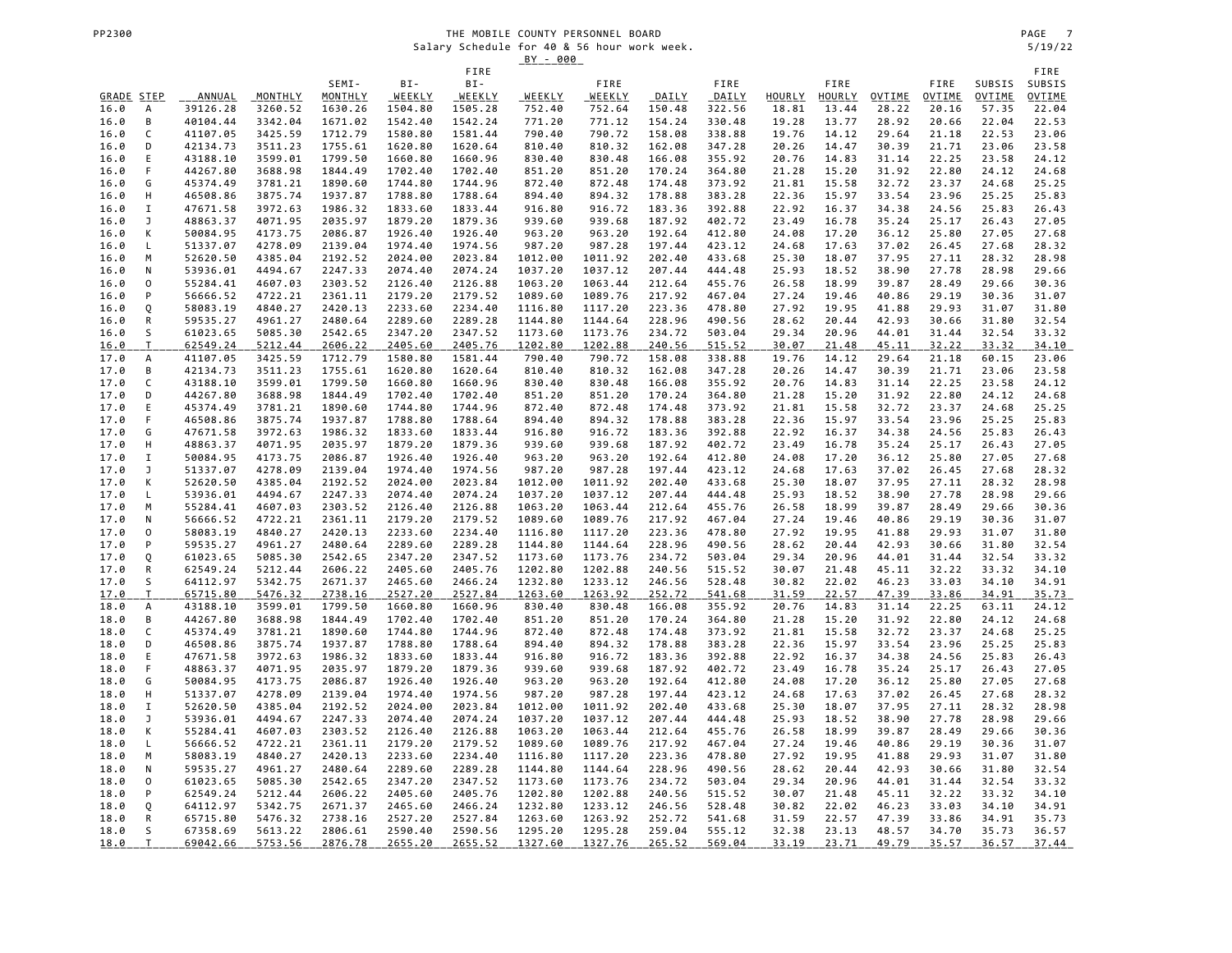# THE MOBILE COUNTY PERSONNEL BOARD<br>
Salary Schedule for 40 & 56 hour work week.<br>
Salary Schedule for 40 & 56 hour work week. Salary Schedule for 40 & 56 hour work week. 5/19/22

|                     |                     |                      |                    |                    |                           |                    | <u>BY - 000</u>    |                    |                  |                  |                |                       |                |                |                  |                         |
|---------------------|---------------------|----------------------|--------------------|--------------------|---------------------------|--------------------|--------------------|--------------------|------------------|------------------|----------------|-----------------------|----------------|----------------|------------------|-------------------------|
|                     |                     |                      |                    |                    |                           | FIRE               |                    |                    |                  |                  |                |                       |                |                |                  | FIRE                    |
| GRADE STEP          |                     | ANNUAL               | MONTHLY            | SEMI-<br>MONTHLY   | BI-<br>WEEKLY             | BI-<br>WEEKLY      | WEEKLY             | FIRE<br>WEEKLY     | DAILY            | FIRE<br>DAILY    | HOURLY         | FIRE<br><b>HOURLY</b> | OVTIME         | FIRE<br>OVTIME | SUBSIS<br>OVTIME | SUBSIS<br><b>OVTIME</b> |
| 19.0                | А                   | 45374.49             | 3781.21            | 1890.60            | 1744.80                   | 1744.96            | 872.40             | 872.48             | 174.48           | 373.92           | 21.81          | 15.58                 | 32.72          | 23.37          | 66.20            | 25.25                   |
| 19.0                | B                   | 46508.86             | 3875.74            | 1937.87            | 1788.80                   | 1788.64            | 894.40             | 894.32             | 178.88           | 383.28           | 22.36          | 15.97                 | 33.54          | 23.96          | 25.25            | 25.83                   |
| 19.0                | C                   | 47671.58             | 3972.63            | 1986.32            | 1833.60                   | 1833.44            | 916.80             | 916.72             | 183.36           | 392.88           | 22.92          | 16.37                 | 34.38          | 24.56          | 25.83            | 26.43                   |
| 19.0                | D                   | 48863.37             | 4071.95            | 2035.97            | 1879.20                   | 1879.36            | 939.60             | 939.68             | 187.92           | 402.72           | 23.49          | 16.78                 | 35.24          | 25.17          | 26.43            | 27.05                   |
| 19.0                | E                   | 50084.95             | 4173.75            | 2086.87            | 1926.40                   | 1926.40            | 963.20             | 963.20             | 192.64           | 412.80           | 24.08          | 17.20                 | 36.12          | 25.80          | 27.05            | 27.68                   |
| 19.0                | F                   | 51337.07             | 4278.09            | 2139.04            | 1974.40                   | 1974.56            | 987.20             | 987.28             | 197.44           | 423.12           | 24.68          | 17.63                 | 37.02          | 26.45          | 27.68            | 28.32                   |
| 19.0                | G                   | 52620.50             | 4385.04            | 2192.52            | 2024.00                   | 2023.84            | 1012.00            | 1011.92            | 202.40           | 433.68           | 25.30          | 18.07                 | 37.95          | 27.11          | 28.32            | 28.98                   |
| 19.0                | Н                   | 53936.01             | 4494.67            | 2247.33            | 2074.40                   | 2074.24            | 1037.20            | 1037.12            | 207.44           | 444.48           | 25.93          | 18.52                 | 38.90          | 27.78          | 28.98            | 29.66                   |
| 19.0                | $\mathbf I$         | 55284.41             | 4607.03            | 2303.52            | 2126.40                   | 2126.88            | 1063.20            | 1063.44            | 212.64           | 455.76           | 26.58          | 18.99                 | 39.87          | 28.49          | 29.66            | 30.36                   |
| 19.0<br>19.0        | J<br>К              | 56666.52<br>58083.19 | 4722.21<br>4840.27 | 2361.11<br>2420.13 | 2179.20<br>2233.60        | 2179.52<br>2234.40 | 1089.60<br>1116.80 | 1089.76<br>1117.20 | 217.92<br>223.36 | 467.04<br>478.80 | 27.24<br>27.92 | 19.46<br>19.95        | 40.86<br>41.88 | 29.19<br>29.93 | 30.36<br>31.07   | 31.07<br>31.80          |
| 19.0                | L                   | 59535.27             | 4961.27            | 2480.64            | 2289.60                   | 2289.28            | 1144.80            | 1144.64            | 228.96           | 490.56           | 28.62          | 20.44                 | 42.93          | 30.66          | 31.80            | 32.54                   |
| 19.0                | M                   | 61023.65             | 5085.30            | 2542.65            | 2347.20                   | 2347.52            | 1173.60            | 1173.76            | 234.72           | 503.04           | 29.34          | 20.96                 | 44.01          | 31.44          | 32.54            | 33.32                   |
| 19.0                | N                   | 62549.24             | 5212.44            | 2606.22            | 2405.60                   | 2405.76            | 1202.80            | 1202.88            | 240.56           | 515.52           | 30.07          | 21.48                 | 45.11          | 32.22          | 33.32            | 34.10                   |
| 19.0                | 0                   | 64112.97             | 5342.75            | 2671.37            | 2465.60                   | 2466.24            | 1232.80            | 1233.12            | 246.56           | 528.48           | 30.82          | 22.02                 | 46.23          | 33.03          | 34.10            | 34.91                   |
| 19.0                | P                   | 65715.80             | 5476.32            | 2738.16            | 2527.20                   | 2527.84            | 1263.60            | 1263.92            | 252.72           | 541.68           | 31.59          | 22.57                 | 47.39          | 33.86          | 34.91            | 35.73                   |
| 19.0                | Q                   | 67358.69             | 5613.22            | 2806.61            | 2590.40                   | 2590.56            | 1295.20            | 1295.28            | 259.04           | 555.12           | 32.38          | 23.13                 | 48.57          | 34.70          | 35.73            | 36.57                   |
| 19.0                | ${\sf R}$           | 69042.66             | 5753.56            | 2876.78            | 2655.20                   | 2655.52            | 1327.60            | 1327.76            | 265.52           | 569.04           | 33.19          | 23.71                 | 49.79          | 35.57          | 36.57            | 37.44                   |
| 19.0                | S                   | 70768.72             | 5897.39            | 2948.70            | 2721.60                   | 2721.60            | 1360.80            | 1360.80            | 272.16           | 583.20           | 34.02          | 24.30                 | 51.03          | 36.45          | 37.44            | 38.33                   |
| <u>19.0</u><br>20.0 | T<br>A              | 72537.94<br>47671.58 | 6044.83<br>3972.63 | 3022.41<br>1986.32 | <u>2789.60</u><br>1833.60 | 2789.92<br>1833.44 | 1394.80<br>916.80  | 1394.96<br>916.72  | 278.96<br>183.36 | 597.84<br>392.88 | 34.87<br>22.92 | 24.91<br>16.37        | 52.31<br>34.38 | 37.37<br>24.56 | 38.33<br>69.47   | <u>39.24</u><br>26.43   |
| 20.0                | В                   | 48863.37             | 4071.95            | 2035.97            | 1879.20                   | 1879.36            | 939.60             | 939.68             | 187.92           | 402.72           | 23.49          | 16.78                 | 35.24          | 25.17          | 26.43            | 27.05                   |
| 20.0                | C                   | 50084.95             | 4173.75            | 2086.87            | 1926.40                   | 1926.40            | 963.20             | 963.20             | 192.64           | 412.80           | 24.08          | 17.20                 | 36.12          | 25.80          | 27.05            | 27.68                   |
| 20.0                | D                   | 51337.07             | 4278.09            | 2139.04            | 1974.40                   | 1974.56            | 987.20             | 987.28             | 197.44           | 423.12           | 24.68          | 17.63                 | 37.02          | 26.45          | 27.68            | 28.32                   |
| 20.0                | Ε                   | 52620.50             | 4385.04            | 2192.52            | 2024.00                   | 2023.84            | 1012.00            | 1011.92            | 202.40           | 433.68           | 25.30          | 18.07                 | 37.95          | 27.11          | 28.32            | 28.98                   |
| 20.0                | F                   | 53936.01             | 4494.67            | 2247.33            | 2074.40                   | 2074.24            | 1037.20            | 1037.12            | 207.44           | 444.48           | 25.93          | 18.52                 | 38.90          | 27.78          | 28.98            | 29.66                   |
| 20.0                | G                   | 55284.41             | 4607.03            | 2303.52            | 2126.40                   | 2126.88            | 1063.20            | 1063.44            | 212.64           | 455.76           | 26.58          | 18.99                 | 39.87          | 28.49          | 29.66            | 30.36                   |
| 20.0                | Н                   | 56666.52             | 4722.21            | 2361.11            | 2179.20                   | 2179.52            | 1089.60            | 1089.76            | 217.92           | 467.04           | 27.24          | 19.46                 | 40.86          | 29.19          | 30.36            | 31.07                   |
| 20.0                | I<br>J              | 58083.19<br>59535.27 | 4840.27<br>4961.27 | 2420.13<br>2480.64 | 2233.60                   | 2234.40<br>2289.28 | 1116.80<br>1144.80 | 1117.20            | 223.36<br>228.96 | 478.80<br>490.56 | 27.92          | 19.95<br>20.44        | 41.88<br>42.93 | 29.93          | 31.07<br>31.80   | 31.80<br>32.54          |
| 20.0<br>20.0        | К                   | 61023.65             | 5085.30            | 2542.65            | 2289.60<br>2347.20        | 2347.52            | 1173.60            | 1144.64<br>1173.76 | 234.72           | 503.04           | 28.62<br>29.34 | 20.96                 | 44.01          | 30.66<br>31.44 | 32.54            | 33.32                   |
| 20.0                | L                   | 62549.24             | 5212.44            | 2606.22            | 2405.60                   | 2405.76            | 1202.80            | 1202.88            | 240.56           | 515.52           | 30.07          | 21.48                 | 45.11          | 32.22          | 33.32            | 34.10                   |
| 20.0                | M                   | 64112.97             | 5342.75            | 2671.37            | 2465.60                   | 2466.24            | 1232.80            | 1233.12            | 246.56           | 528.48           | 30.82          | 22.02                 | 46.23          | 33.03          | 34.10            | 34.91                   |
| 20.0                | N                   | 65715.80             | 5476.32            | 2738.16            | 2527.20                   | 2527.84            | 1263.60            | 1263.92            | 252.72           | 541.68           | 31.59          | 22.57                 | 47.39          | 33.86          | 34.91            | 35.73                   |
| 20.0                | 0                   | 67358.69             | 5613.22            | 2806.61            | 2590.40                   | 2590.56            | 1295.20            | 1295.28            | 259.04           | 555.12           | 32.38          | 23.13                 | 48.57          | 34.70          | 35.73            | 36.57                   |
| 20.0                | P                   | 69042.66             | 5753.56            | 2876.78            | 2655.20                   | 2655.52            | 1327.60            | 1327.76            | 265.52           | 569.04           | 33.19          | 23.71                 | 49.79          | 35.57          | 36.57            | 37.44                   |
| 20.0                | Q                   | 70768.72             | 5897.39            | 2948.70            | 2721.60                   | 2721.60            | 1360.80            | 1360.80            | 272.16           | 583.20           | 34.02          | 24.30                 | 51.03          | 36.45          | 37.44            | 38.33                   |
| 20.0                | R<br>S              | 72537.94             | 6044.83            | 3022.41            | 2789.60                   | 2789.92            | 1394.80            | 1394.96            | 278.96           | 597.84           | 34.87          | 24.91                 | 52.31          | 37.37          | 38.33            | 39.24                   |
| 20.0<br>20.0        | $\mathsf T$         | 74351.39<br>76210.18 | 6195.95<br>6350.85 | 3097.97<br>3175.42 | 2860.00<br>2931.20        | 2859.36<br>2931.04 | 1430.00<br>1465.60 | 1429.68<br>1465.52 | 286.00<br>293.12 | 612.72<br>628.08 | 35.75<br>36.64 | 25.53<br>26.17        | 53.63<br>54.96 | 38.30<br>39.26 | 39.24<br>40.17   | 40.17<br>41.13          |
| 21.0                | А                   | 52620.50             | 4385.04            | 2192.52            | 2024.00                   | 2023.84            | 1012.00            | 1011.92            | 202.40           | 433.68           | 25.30          | 18.07                 | 37.95          | 27.11          | 72.89            | 28.98                   |
| 21.0                | B                   | 53936.01             | 4494.67            | 2247.33            | 2074.40                   | 2074.24            | 1037.20            | 1037.12            | 207.44           | 444.48           | 25.93          | 18.52                 | 38.90          | 27.78          | 28.98            | 29.66                   |
| 21.0                | C                   | 55284.41             | 4607.03            | 2303.52            | 2126.40                   | 2126.88            | 1063.20            | 1063.44            | 212.64           | 455.76           | 26.58          | 18.99                 | 39.87          | 28.49          | 29.66            | 30.36                   |
| 21.0                | D                   | 56666.52             | 4722.21            | 2361.11            | 2179.20                   | 2179.52            | 1089.60            | 1089.76            | 217.92           | 467.04           | 27.24          | 19.46                 | 40.86          | 29.19          | 30.36            | 31.07                   |
| 21.0                | Ε                   | 58083.19             | 4840.27            | 2420.13            | 2233.60                   | 2234.40            | 1116.80            | 1117.20            | 223.36           | 478.80           | 27.92          | 19.95                 | 41.88          | 29.93          | 31.07            | 31.80                   |
| 21.0                | F                   | 59535.27             | 4961.27            | 2480.64            | 2289.60                   | 2289.28            | 1144.80            | 1144.64            | 228.96           | 490.56           | 28.62          | 20.44                 | 42.93          | 30.66          | 31.80            | 32.54                   |
| 21.0                | G<br>Н              | 61023.65<br>62549.24 | 5085.30<br>5212.44 | 2542.65            | 2347.20                   | 2347.52<br>2405.76 | 1173.60            | 1173.76            | 234.72           | 503.04           | 29.34          | 20.96                 | 44.01          | 31.44          | 32.54            | 33.32                   |
| 21.0<br>21.0        | I                   | 64112.97             | 5342.75            | 2606.22<br>2671.37 | 2405.60<br>2465.60        | 2466.24            | 1202.80<br>1232.80 | 1202.88<br>1233.12 | 240.56<br>246.56 | 515.52<br>528.48 | 30.07<br>30.82 | 21.48<br>22.02        | 45.11<br>46.23 | 32.22<br>33.03 | 33.32<br>34.10   | 34.10<br>34.91          |
| 21.0                | J                   | 65715.80             | 5476.32            | 2738.16            | 2527.20                   | 2527.84            | 1263.60            | 1263.92            | 252.72           | 541.68           | 31.59          | 22.57                 | 47.39          | 33.86          | 34.91            | 35.73                   |
| 21.0                | К                   | 67358.69             | 5613.22            | 2806.61            | 2590.40                   | 2590.56            | 1295.20            | 1295.28            | 259.04           | 555.12           | 32.38          | 23.13                 | 48.57          | 34.70          | 35.73            | 36.57                   |
| 21.0                | L                   | 69042.66             | 5753.56            | 2876.78            | 2655.20                   | 2655.52            | 1327.60            | 1327.76            | 265.52           | 569.04           | 33.19          | 23.71                 | 49.79          | 35.57          | 36.57            | 37.44                   |
| 21.0                | M                   | 70768.72             | 5897.39            | 2948.70            | 2721.60                   | 2721.60            | 1360.80            | 1360.80            | 272.16           | 583.20           | 34.02          | 24.30                 | 51.03          | 36.45          | 37.44            | 38.33                   |
| 21.0                | N                   | 72537.94             | 6044.83            | 3022.41            | 2789.60                   | 2789.92            | 1394.80            | 1394.96            | 278.96           | 597.84           | 34.87          | 24.91                 | 52.31          | 37.37          | 38.33            | 39.24                   |
| 21.0                | $\mathsf{O}\xspace$ | 74351.39             | 6195.95            | 3097.97            | 2860.00                   | 2859.36            | 1430.00            | 1429.68            | 286.00           | 612.72           | 35.75          | 25.53                 | 53.63          | 38.30          | 39.24            | 40.17                   |
| 21.0                | P                   | 76210.18             | 6350.85            | 3175.42            | 2931.20                   | 2931.04            | 1465.60            | 1465.52            | 293.12           | 628.08           | 36.64          | 26.17                 | 54.96          | 39.26          | 40.17            | 41.13                   |
| 21.0<br>21.0        | Q<br>${\sf R}$      | 78115.43<br>80068.32 | 6509.62<br>6672.36 | 3254.81<br>3336.18 | 3004.80<br>3079.20        | 3004.96<br>3080.00 | 1502.40<br>1539.60 | 1502.48<br>1540.00 | 300.48<br>307.92 | 643.92<br>660.00 | 37.56<br>38.49 | 26.83<br>27.50        | 56.34<br>57.74 | 40.25<br>41.25 | 41.13<br>42.12   | 42.12<br>43.13          |
| 21.0                | S                   | 82070.02             | 6839.17            | 3419.58            | 3156.80                   | 3156.16            | 1578.40            | 1578.08            | 315.68           | 676.32           | 39.46          | 28.18                 | 59.19          | 42.27          | 43.13            | 44.15                   |
| 21.0                | T                   | 84121.77             | 7010.15            | 3505.07            | 3235.20                   | 3235.68            | 1617.60            | 1617.84            | 323.52           | 693.36           | 40.44          | 28.89                 | 60.66          | 43.34          | 44.15            | 45.21                   |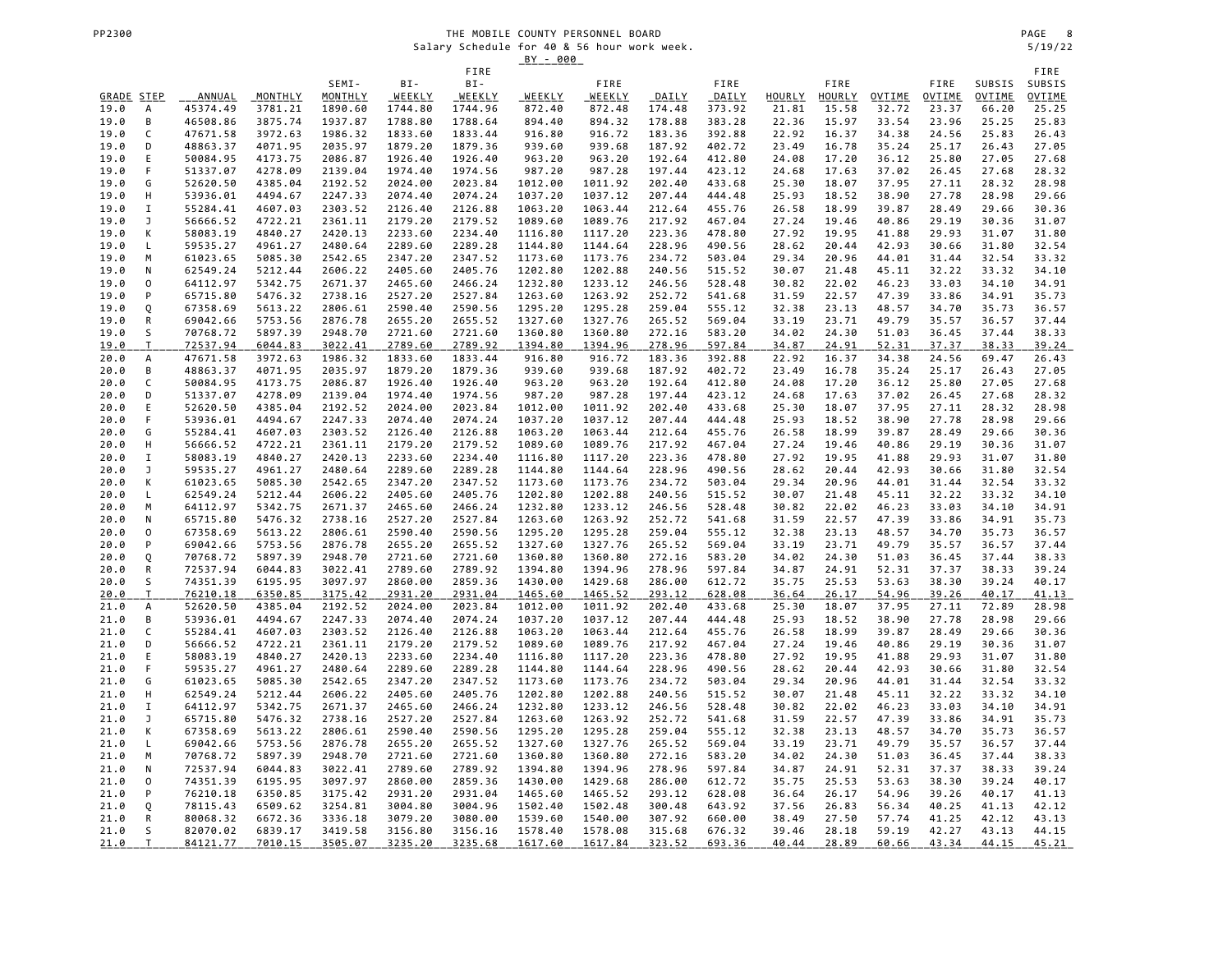|              |              |                      |                    |                    |                    | FIRE               |                    |                    |                  |                  |                |                |                |                |                | FIRE           |
|--------------|--------------|----------------------|--------------------|--------------------|--------------------|--------------------|--------------------|--------------------|------------------|------------------|----------------|----------------|----------------|----------------|----------------|----------------|
|              |              |                      |                    | SEMI-              | BI-                | BI-                |                    | FIRE               |                  | FIRE             |                | FIRE           |                | FIRE           | SUBSIS         | SUBSIS         |
| GRADE STEP   |              | ANNUAL               | MONTHLY            | MONTHLY            | WEEKLY             | WEEKLY             | WEEKLY             | WEEKLY             | DAILY            | DAILY            | HOURLY         | HOURLY         | OVTIME         | OVTIME         | OVTIME         | <b>OVTIME</b>  |
| 22.0         | А            | 58083.19             | 4840.27            | 2420.13            | 2233.60            | 2234.40            | 1116.80            | 1117.20            | 223.36           | 478.80           | 27.92          | 19.95          | 41.88          | 29.93          | 80.25          | 31.80          |
| 22.0         | B            | 59535.27             | 4961.27            | 2480.64            | 2289.60            | 2289.28            | 1144.80            | 1144.64            | 228.96           | 490.56           | 28.62          | 20.44          | 42.93          | 30.66          | 31.80          | 32.54          |
| 22.0         | C            | 61023.65             | 5085.30            | 2542.65            | 2347.20            | 2347.52            | 1173.60            | 1173.76            | 234.72           | 503.04           | 29.34          | 20.96          | 44.01          | 31.44          | 32.54          | 33.32          |
| 22.0         | D            | 62549.24             | 5212.44            | 2606.22            | 2405.60            | 2405.76            | 1202.80            | 1202.88            | 240.56           | 515.52           | 30.07          | 21.48          | 45.11          | 32.22          | 33.32          | 34.10          |
| 22.0         | E            | 64112.97             | 5342.75            | 2671.37            | 2465.60            | 2466.24            | 1232.80            | 1233.12            | 246.56           | 528.48           | 30.82          | 22.02          | 46.23          | 33.03          | 34.10          | 34.91          |
| 22.0         | F            | 65715.80             | 5476.32            | 2738.16            | 2527.20            | 2527.84            | 1263.60            | 1263.92            | 252.72           | 541.68           | 31.59          | 22.57          | 47.39          | 33.86          | 34.91          | 35.73          |
| 22.0         | G            | 67358.69             | 5613.22            | 2806.61            | 2590.40            | 2590.56            | 1295.20            | 1295.28            | 259.04           | 555.12           | 32.38          | 23.13          | 48.57          | 34.70          | 35.73          | 36.57          |
| 22.0         | н            | 69042.66             | 5753.56            | 2876.78            | 2655.20            | 2655.52            | 1327.60            | 1327.76            | 265.52           | 569.04           | 33.19          | 23.71          | 49.79          | 35.57          | 36.57          | 37.44          |
| 22.0         | I            | 70768.72             | 5897.39            | 2948.70            | 2721.60            | 2721.60            | 1360.80            | 1360.80            | 272.16           | 583.20           | 34.02          | 24.30          | 51.03          | 36.45          | 37.44          | 38.33          |
| 22.0         | J            | 72537.94             | 6044.83            | 3022.41            | 2789.60            | 2789.92            | 1394.80            | 1394.96            | 278.96           | 597.84           | 34.87          | 24.91          | 52.31          | 37.37          | 38.33          | 39.24          |
| 22.0         | K            | 74351.39             | 6195.95            | 3097.97            | 2860.00            | 2859.36            | 1430.00            | 1429.68            | 286.00           | 612.72           | 35.75          | 25.53          | 53.63          | 38.30          | 39.24          | 40.17          |
| 22.0         | L            | 76210.18             | 6350.85            | 3175.42            | 2931.20            | 2931.04            | 1465.60            | 1465.52            | 293.12           | 628.08           | 36.64          | 26.17          | 54.96          | 39.26          | 40.17          | 41.13          |
| 22.0         | M            | 78115.43             | 6509.62            | 3254.81            | 3004.80            | 3004.96            | 1502.40            | 1502.48            | 300.48           | 643.92           | 37.56          | 26.83          | 56.34          | 40.25          | 41.13          | 42.12          |
| 22.0         | N            | 80068.32             | 6672.36            | 3336.18            | 3079.20            | 3080.00            | 1539.60            | 1540.00            | 307.92           | 660.00           | 38.49          | 27.50          | 57.74          | 41.25          | 42.12          | 43.13          |
| 22.0         | 0            | 82070.02             | 6839.17            | 3419.58            | 3156.80            | 3156.16            | 1578.40            | 1578.08            | 315.68           | 676.32           | 39.46          | 28.18          | 59.19          | 42.27          | 43.13          | 44.15          |
| 22.0         | P            | 84121.77             | 7010.15            | 3505.07            | 3235.20            | 3235.68            | 1617.60            | 1617.84            | 323.52           | 693.36           | 40.44          | 28.89          | 60.66          | 43.34          | 44.15          | 45.21          |
| 22.0         | Q            | 86224.82             | 7185.40            | 3592.70            | 3316.00            | 3316.32            | 1658.00            | 1658.16            | 331.60           | 710.64           | 41.45          | 29.61          | 62.18          | 44.42          | 45.21          | 46.29          |
| 22.0         | ${\sf R}$    | 88380.44             | 7365.04            | 3682.52            | 3399.20            | 3399.20            | 1699.60            | 1699.60            | 339.92           | 728.40           | 42.49          | 30.35          | 63.74          | 45.53          | 46.29          | 47.40          |
| 22.0         | S            | 90589.95             | 7549.16            | 3774.58            | 3484.00            | 3484.32            | 1742.00            | 1742.16            | 348.40           | 746.64           | 43.55          | 31.11          | 65.33          | 46.67          | 47.40          | 48.54          |
| 22.0         | $\mathsf T$  | 92854.70             | 7737.89            | 3868.95            | 3571.20            | 3571.68            | 1785.60            | 1785.84            | 357.12           | 765.36           | 44.64          | 31.89          | 66.96          | 47.84          | 48.54          | 49.71          |
| 23.0         | А<br>B       | 64112.97             | 5342.75            | 2671.37            | 2465.60            | 2466.24            | 1232.80            | 1233.12            | 246.56           | 528.48           | 30.82          | 22.02          | 46.23          | 33.03          | 88.38          | 34.91          |
| 23.0<br>23.0 | C            | 65715.80<br>67358.69 | 5476.32<br>5613.22 | 2738.16<br>2806.61 | 2527.20<br>2590.40 | 2527.84            | 1263.60<br>1295.20 | 1263.92<br>1295.28 | 252.72<br>259.04 | 541.68<br>555.12 | 31.59<br>32.38 | 22.57<br>23.13 | 47.39<br>48.57 | 33.86<br>34.70 | 34.91<br>35.73 | 35.73          |
| 23.0         | D            | 69042.66             | 5753.56            | 2876.78            | 2655.20            | 2590.56<br>2655.52 | 1327.60            | 1327.76            | 265.52           | 569.04           | 33.19          | 23.71          | 49.79          | 35.57          | 36.57          | 36.57<br>37.44 |
| 23.0         | Ε            | 70768.72             | 5897.39            | 2948.70            | 2721.60            | 2721.60            | 1360.80            | 1360.80            | 272.16           | 583.20           | 34.02          | 24.30          | 51.03          | 36.45          | 37.44          | 38.33          |
| 23.0         | F            | 72537.94             | 6044.83            | 3022.41            | 2789.60            | 2789.92            | 1394.80            | 1394.96            | 278.96           | 597.84           | 34.87          | 24.91          | 52.31          | 37.37          | 38.33          | 39.24          |
| 23.0         | G            | 74351.39             | 6195.95            | 3097.97            | 2860.00            | 2859.36            | 1430.00            | 1429.68            | 286.00           | 612.72           | 35.75          | 25.53          | 53.63          | 38.30          | 39.24          | 40.17          |
| 23.0         | Н            | 76210.18             | 6350.85            | 3175.42            | 2931.20            | 2931.04            | 1465.60            | 1465.52            | 293.12           | 628.08           | 36.64          | 26.17          | 54.96          | 39.26          | 40.17          | 41.13          |
| 23.0         | Ι.           | 78115.43             | 6509.62            | 3254.81            | 3004.80            | 3004.96            | 1502.40            | 1502.48            | 300.48           | 643.92           | 37.56          | 26.83          | 56.34          | 40.25          | 41.13          | 42.12          |
| 23.0         | J            | 80068.32             | 6672.36            | 3336.18            | 3079.20            | 3080.00            | 1539.60            | 1540.00            | 307.92           | 660.00           | 38.49          | 27.50          | 57.74          | 41.25          | 42.12          | 43.13          |
| 23.0         | К            | 82070.02             | 6839.17            | 3419.58            | 3156.80            | 3156.16            | 1578.40            | 1578.08            | 315.68           | 676.32           | 39.46          | 28.18          | 59.19          | 42.27          | 43.13          | 44.15          |
| 23.0         | L            | 84121.77             | 7010.15            | 3505.07            | 3235.20            | 3235.68            | 1617.60            | 1617.84            | 323.52           | 693.36           | 40.44          | 28.89          | 60.66          | 43.34          | 44.15          | 45.21          |
| 23.0         | M            | 86224.82             | 7185.40            | 3592.70            | 3316.00            | 3316.32            | 1658.00            | 1658.16            | 331.60           | 710.64           | 41.45          | 29.61          | 62.18          | 44.42          | 45.21          | 46.29          |
| 23.0         | N            | 88380.44             | 7365.04            | 3682.52            | 3399.20            | 3399.20            | 1699.60            | 1699.60            | 339.92           | 728.40           | 42.49          | 30.35          | 63.74          | 45.53          | 46.29          | 47.40          |
| 23.0         | 0            | 90589.95             | 7549.16            | 3774.58            | 3484.00            | 3484.32            | 1742.00            | 1742.16            | 348.40           | 746.64           | 43.55          | 31.11          | 65.33          | 46.67          | 47.40          | 48.54          |
| 23.0         | P            | 92854.70             | 7737.89            | 3868.95            | 3571.20            | 3571.68            | 1785.60            | 1785.84            | 357.12           | 765.36           | 44.64          | 31.89          | 66.96          | 47.84          | 48.54          | 49.71          |
| 23.0         | Q            | 95176.07             | 7931.34            | 3965.67            | 3660.80            | 3660.16            | 1830.40            | 1830.08            | 366.08           | 784.32           | 45.76          | 32.68          | 68.64          | 49.02          | 49.71          | 50.90          |
| 23.0         | ${\sf R}$    | 97555.47             | 8129.62            | 4064.81            | 3752.00            | 3752.00            | 1876.00            | 1876.00            | 375.20           | 804.00           | 46.90          | 33.50          | 70.35          | 50.25          | 50.90          | 52.13          |
| 23.0         | S            | 99994.35             | 8332.86            | 4166.43            | 3845.60            | 3846.08            | 1922.80            | 1923.04            | 384.56           | 824.16           | 48.07          | 34.34          | 72.11          | 51.51          | 52.13          | 53.39          |
| 23.0         | $\mathsf{T}$ | 102494.21            | 8541.18            | 4270.59            | 3942.40            | 3942.40            | 1971.20            | 1971.20            | 394.24           | 844.80           | 49.28          | 35.20          | 73.92          | 52.80          | 53.39          | 54.68          |
| 24.0         | А            | 70768.72             | 5897.39            | 2948.70            | 2721.60            | 2721.60            | 1360.80            | 1360.80            | 272.16           | 583.20           | 34.02          | 24.30          | 51.03          | 36.45          | 97.37          | 38.33          |
| 24.0         | В            | 72537.94             | 6044.83            | 3022.41            | 2789.60            | 2789.92            | 1394.80            | 1394.96            | 278.96           | 597.84           | 34.87          | 24.91          | 52.31          | 37.37          | 38.33          | 39.24          |
| 24.0         | $\mathsf C$  | 74351.39             | 6195.95            | 3097.97            | 2860.00            | 2859.36            | 1430.00            | 1429.68            | 286.00           | 612.72           | 35.75          | 25.53          | 53.63          | 38.30          | 39.24          | 40.17          |
| 24.0         | D            | 76210.18             | 6350.85            | 3175.42            | 2931.20            | 2931.04            | 1465.60            | 1465.52            | 293.12           | 628.08           | 36.64          | 26.17          | 54.96          | 39.26          | 40.17          | 41.13          |
| 24.0         | E            | 78115.43             | 6509.62            | 3254.81            | 3004.80            | 3004.96            | 1502.40            | 1502.48            | 300.48           | 643.92           | 37.56          | 26.83          | 56.34          | 40.25          | 41.13          | 42.12          |
| 24.0         | F            | 80068.32             | 6672.36            | 3336.18            | 3079.20            | 3080.00            | 1539.60            | 1540.00            | 307.92           | 660.00           | 38.49          | 27.50          | 57.74          | 41.25          | 42.12          | 43.13          |
| 24.0         | G            | 82070.02             | 6839.17            | 3419.58            | 3156.80            | 3156.16            | 1578.40            | 1578.08            | 315.68           | 676.32           | 39.46          | 28.18          | 59.19          | 42.27          | 43.13          | 44.15          |
| 24.0         | н            | 84121.77             | 7010.15            | 3505.07            | 3235.20            | 3235.68            | 1617.60            | 1617.84            | 323.52           | 693.36           | 40.44          | 28.89          | 60.66          | 43.34          | 44.15          | 45.21          |
| 24.0         | I            | 86224.82             | 7185.40            | 3592.70            | 3316.00            | 3316.32            | 1658.00            | 1658.16            | 331.60           | 710.64           | 41.45          | 29.61          | 62.18          | 44.42          | 45.21          | 46.29          |
| 24.0         | J            | 88380.44             | 7365.04            | 3682.52            | 3399.20            | 3399.20            | 1699.60            | 1699.60            | 339.92           | 728.40           | 42.49          | 30.35          | 63.74          | 45.53          | 46.29          | 47.40          |
| 24.0         | К            | 90589.95             | 7549.16            | 3774.58            | 3484.00            | 3484.32            | 1742.00            | 1742.16            | 348.40           | 746.64           | 43.55          | 31.11          | 65.33          | 46.67          | 47.40          | 48.54          |
| 24.0         | L            | 92854.70             | 7737.89            | 3868.95            | 3571.20            | 3571.68            | 1785.60            | 1785.84            | 357.12           | 765.36           | 44.64          | 31.89          | 66.96          | 47.84          | 48.54          | 49.71          |
| 24.0         | M            | 95176.07             | 7931.34            | 3965.67            | 3660.80            | 3660.16            | 1830.40            | 1830.08            | 366.08           | 784.32           | 45.76          | 32.68          | 68.64          | 49.02          | 49.71          | 50.90          |
| 24.0         | N<br>0       | 97555.47<br>99994.35 | 8129.62            | 4064.81<br>4166.43 | 3752.00            | 3752.00            | 1876.00            | 1876.00            | 375.20<br>384.56 | 804.00<br>824.16 | 46.90          | 33.50<br>34.34 | 70.35          | 50.25<br>51.51 | 50.90<br>52.13 | 52.13          |
| 24.0<br>24.0 | P            | 102494.21            | 8332.86<br>8541.18 | 4270.59            | 3845.60<br>3942.40 | 3846.08<br>3942.40 | 1922.80<br>1971.20 | 1923.04<br>1971.20 | 394.24           | 844.80           | 48.07<br>49.28 | 35.20          | 72.11<br>73.92 | 52.80          | 53.39          | 53.39<br>54.68 |
| 24.0         | Q            | 105056.57            | 8754.71            | 4377.36            | 4040.80            | 4040.96            | 2020.40            | 2020.48            | 404.08           | 865.92           | 50.51          | 36.08          | 75.77          | 54.12          | 54.68          | 56.00          |
| 24.0         | R            | 107682.98            | 8973.58            | 4486.79            | 4141.60            | 4141.76            | 2070.80            | 2070.88            | 414.16           | 887.52           | 51.77          | 36.98          | 77.66          | 55.47          | 56.00          | 57.35          |
| 24.0         | S            | 110375.06            | 9197.92            | 4598.96            | 4244.80            | 4244.80            | 2122.40            | 2122.40            | 424.48           | 909.60           | 53.06          | 37.90          | 79.59          | 56.85          | 57.35          | 58.73          |
| 24.0         | T            | 113134.43            | 9427.87            | 4713.93            | 4351.20            | 4351.20            | 2175.60            | 2175.60            | 435.12           | 932.40           | 54.39          | 38.85          | 81.59          | 58.28          | 58.73          | 60.15          |
|              |              |                      |                    |                    |                    |                    |                    |                    |                  |                  |                |                |                |                |                |                |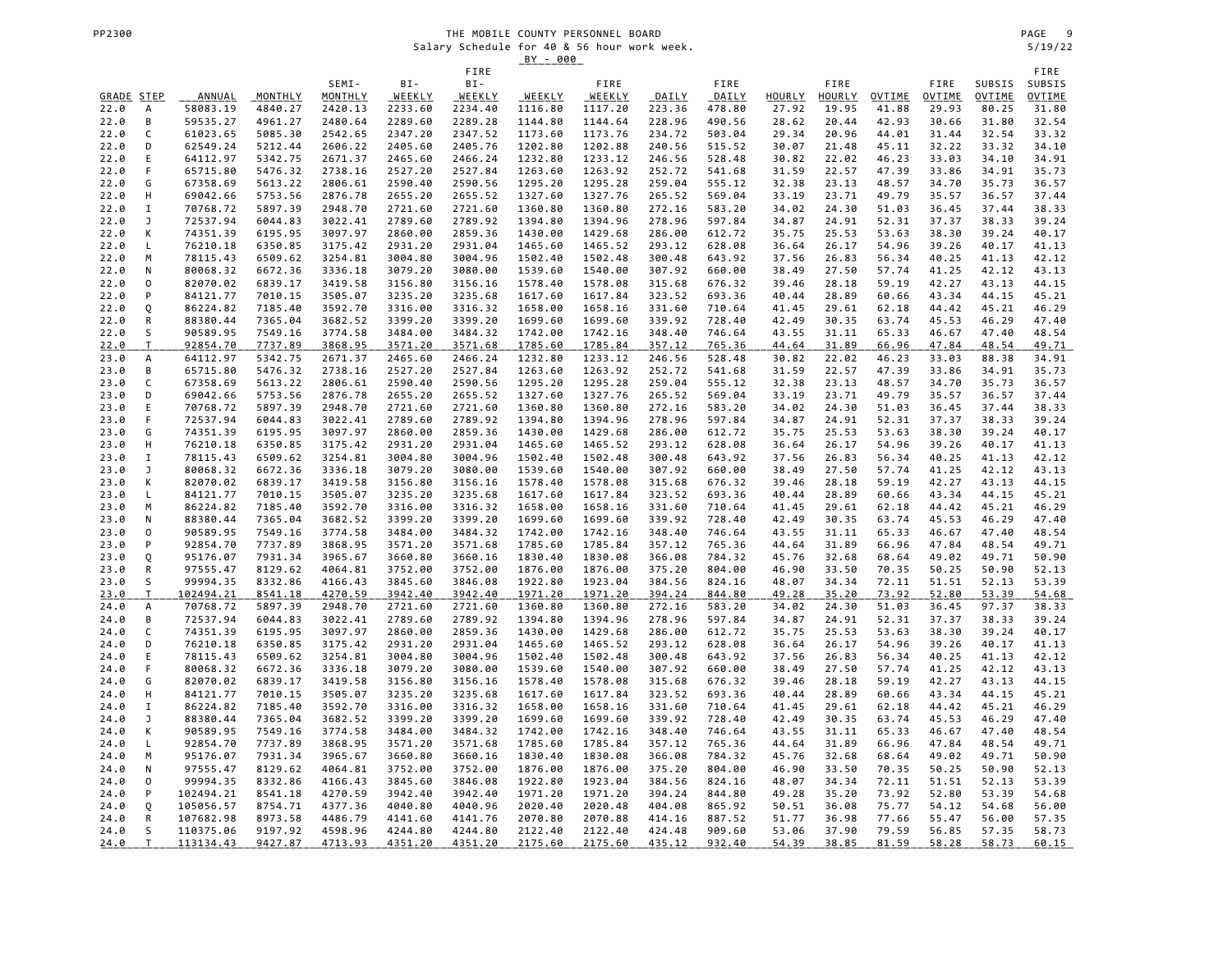|              |                     |                        |                      |                    |                    |                    | <u>BY - 000</u>    |                    |                  |                    |                |                |                |                |                |                |
|--------------|---------------------|------------------------|----------------------|--------------------|--------------------|--------------------|--------------------|--------------------|------------------|--------------------|----------------|----------------|----------------|----------------|----------------|----------------|
|              |                     |                        |                      | SEMI-              | BI-                | FIRE<br>BI-        |                    | FIRE               |                  | FIRE               |                | FIRE           |                | FIRE           | SUBSIS         | FIRE<br>SUBSIS |
| GRADE STEP   |                     | <b>ANNUAL</b>          | MONTHLY              | MONTHLY            | WEEKLY             | <u>WEEKLY</u>      | WEEKLY             | <b>WEEKLY</b>      | DAILY            | DAILY              | HOURLY         | HOURLY         | OVTIME         | OVTIME         | OVTIME         | <b>OVTIME</b>  |
| 25.0         | А                   | 78115.43               | 6509.62              | 3254.81            | 3004.80            | 3004.96            | 1502.40            | 1502.48            | 300.48           | 643.92             | 37.56          | 26.83          | 56.34          | 40.25          | 107.28         | 42.12          |
| 25.0         | B                   | 80068.32               | 6672.36              | 3336.18            | 3079.20            | 3080.00            | 1539.60            | 1540.00            | 307.92           | 660.00             | 38.49          | 27.50          | 57.74          | 41.25          | 42.12          | 43.13          |
| 25.0         | C                   | 82070.02               | 6839.17              | 3419.58            | 3156.80            | 3156.16            | 1578.40            | 1578.08            | 315.68           | 676.32             | 39.46          | 28.18          | 59.19          | 42.27          | 43.13          | 44.15          |
| 25.0         | D                   | 84121.77               | 7010.15              | 3505.07            | 3235.20            | 3235.68            | 1617.60            | 1617.84            | 323.52           | 693.36             | 40.44          | 28.89          | 60.66          | 43.34          | 44.15          | 45.21          |
| 25.0         | E                   | 86224.82               | 7185.40              | 3592.70            | 3316.00            | 3316.32            | 1658.00            | 1658.16            | 331.60           | 710.64             | 41.45          | 29.61          | 62.18          | 44.42          | 45.21          | 46.29          |
| 25.0         | F                   | 88380.44               | 7365.04              | 3682.52            | 3399.20            | 3399.20            | 1699.60            | 1699.60            | 339.92           | 728.40             | 42.49          | 30.35          | 63.74          | 45.53          | 46.29          | 47.40          |
| 25.0<br>25.0 | G<br>Н              | 90589.95<br>92854.70   | 7549.16<br>7737.89   | 3774.58<br>3868.95 | 3484.00<br>3571.20 | 3484.32<br>3571.68 | 1742.00<br>1785.60 | 1742.16<br>1785.84 | 348.40<br>357.12 | 746.64<br>765.36   | 43.55<br>44.64 | 31.11<br>31.89 | 65.33<br>66.96 | 46.67<br>47.84 | 47.40<br>48.54 | 48.54<br>49.71 |
| 25.0         | I                   | 95176.07               | 7931.34              | 3965.67            | 3660.80            | 3660.16            | 1830.40            | 1830.08            | 366.08           | 784.32             | 45.76          | 32.68          | 68.64          | 49.02          | 49.71          | 50.90          |
| 25.0         | J                   | 97555.47               | 8129.62              | 4064.81            | 3752.00            | 3752.00            | 1876.00            | 1876.00            | 375.20           | 804.00             | 46.90          | 33.50          | 70.35          | 50.25          | 50.90          | 52.13          |
| 25.0         | К                   | 99994.35               | 8332.86              | 4166.43            | 3845.60            | 3846.08            | 1922.80            | 1923.04            | 384.56           | 824.16             | 48.07          | 34.34          | 72.11          | 51.51          | 52.13          | 53.39          |
| 25.0         | L                   | 102494.21              | 8541.18              | 4270.59            | 3942.40            | 3942.40            | 1971.20            | 1971.20            | 394.24           | 844.80             | 49.28          | 35.20          | 73.92          | 52.80          | 53.39          | 54.68          |
| 25.0         | M                   | 105056.57              | 8754.71              | 4377.36            | 4040.80            | 4040.96            | 2020.40            | 2020.48            | 404.08           | 865.92             | 50.51          | 36.08          | 75.77          | 54.12          | 54.68          | 56.00          |
| 25.0         | N                   | 107682.98              | 8973.58              | 4486.79            | 4141.60            | 4141.76            | 2070.80            | 2070.88            | 414.16           | 887.52             | 51.77          | 36.98          | 77.66          | 55.47          | 56.00          | 57.35          |
| 25.0         | $\mathsf{O}\xspace$ | 110375.06              | 9197.92              | 4598.96            | 4244.80            | 4244.80            | 2122.40            | 2122.40            | 424.48           | 909.60             | 53.06          | 37.90          | 79.59          | 56.85          | 57.35          | 58.73          |
| 25.0<br>25.0 | P<br>Q              | 113134.43<br>115962.80 | 9427.87<br>9663.57   | 4713.93<br>4831.78 | 4351.20<br>4460.00 | 4351.20<br>4459.84 | 2175.60<br>2230.00 | 2175.60<br>2229.92 | 435.12<br>446.00 | 932.40<br>955.68   | 54.39<br>55.75 | 38.85<br>39.82 | 81.59<br>83.63 | 58.28<br>59.73 | 58.73<br>60.15 | 60.15<br>61.61 |
| 25.0         | ${\sf R}$           | 118861.87              | 9905.16              | 4952.58            | 4572.00            | 4571.84            | 2286.00            | 2285.92            | 457.20           | 979.68             | 57.15          | 40.82          | 85.73          | 61.23          | 61.61          | 63.11          |
| 25.0         | S                   | 121833.41              | 10152.78             | 5076.39            | 4685.60            | 4686.08            | 2342.80            | 2343.04            | 468.56           | 1004.16            | 58.57          | 41.84          | 87.86          | 62.76          | 63.11          | 64.64          |
| 25.0         | T                   | 124879.25              | 10406.60             | 5203.30            | 4803.20            | 4802.56            | 2401.60            | 2401.28            | 480.32           | 1029.12            | 60.04          | 42.88          | 90.06          | 64.32          | 64.64          | 66.20          |
| 26.0         | А                   | 86224.82               | 7185.40              | 3592.70            | 3316.00            | 3316.32            | 1658.00            | 1658.16            | 331.60           | 710.64             | 41.45          | 29.61          | 62.18          | 44.42          | 118.23         | 46.29          |
| 26.0         | в                   | 88380.44               | 7365.04              | 3682.52            | 3399.20            | 3399.20            | 1699.60            | 1699.60            | 339.92           | 728.40             | 42.49          | 30.35          | 63.74          | 45.53          | 46.29          | 47.40          |
| 26.0         | C                   | 90589.95               | 7549.16              | 3774.58            | 3484.00            | 3484.32            | 1742.00            | 1742.16            | 348.40           | 746.64             | 43.55          | 31.11          | 65.33          | 46.67          | 47.40          | 48.54          |
| 26.0         | D                   | 92854.70               | 7737.89              | 3868.95            | 3571.20            | 3571.68            | 1785.60            | 1785.84            | 357.12           | 765.36             | 44.64          | 31.89          | 66.96          | 47.84          | 48.54          | 49.71          |
| 26.0<br>26.0 | E<br>F              | 95176.07<br>97555.47   | 7931.34<br>8129.62   | 3965.67<br>4064.81 | 3660.80<br>3752.00 | 3660.16<br>3752.00 | 1830.40<br>1876.00 | 1830.08<br>1876.00 | 366.08<br>375.20 | 784.32<br>804.00   | 45.76<br>46.90 | 32.68<br>33.50 | 68.64<br>70.35 | 49.02<br>50.25 | 49.71<br>50.90 | 50.90<br>52.13 |
| 26.0         | G                   | 99994.35               | 8332.86              | 4166.43            | 3845.60            | 3846.08            | 1922.80            | 1923.04            | 384.56           | 824.16             | 48.07          | 34.34          | 72.11          | 51.51          | 52.13          | 53.39          |
| 26.0         | н                   | 102494.21              | 8541.18              | 4270.59            | 3942.40            | 3942.40            | 1971.20            | 1971.20            | 394.24           | 844.80             | 49.28          | 35.20          | 73.92          | 52.80          | 53.39          | 54.68          |
| 26.0         | I                   | 105056.57              | 8754.71              | 4377.36            | 4040.80            | 4040.96            | 2020.40            | 2020.48            | 404.08           | 865.92             | 50.51          | 36.08          | 75.77          | 54.12          | 54.68          | 56.00          |
| 26.0         | J                   | 107682.98              | 8973.58              | 4486.79            | 4141.60            | 4141.76            | 2070.80            | 2070.88            | 414.16           | 887.52             | 51.77          | 36.98          | 77.66          | 55.47          | 56.00          | 57.35          |
| 26.0         | К                   | 110375.06              | 9197.92              | 4598.96            | 4244.80            | 4244.80            | 2122.40            | 2122.40            | 424.48           | 909.60             | 53.06          | 37.90          | 79.59          | 56.85          | 57.35          | 58.73          |
| 26.0         | L                   | 113134.43              | 9427.87              | 4713.93            | 4351.20            | 4351.20            | 2175.60            | 2175.60            | 435.12           | 932.40             | 54.39          | 38.85          | 81.59          | 58.28          | 58.73          | 60.15          |
| 26.0         | M                   | 115962.80              | 9663.57              | 4831.78            | 4460.00            | 4459.84            | 2230.00            | 2229.92            | 446.00           | 955.68             | 55.75          | 39.82          | 83.63          | 59.73          | 60.15          | 61.61          |
| 26.0<br>26.0 | N<br>0              | 118861.86<br>121833.41 | 9905.16<br>10152.78  | 4952.58<br>5076.39 | 4572.00<br>4685.60 | 4571.84<br>4686.08 | 2286.00<br>2342.80 | 2285.92<br>2343.04 | 457.20<br>468.56 | 979.68<br>1004.16  | 57.15<br>58.57 | 40.82<br>41.84 | 85.73<br>87.86 | 61.23<br>62.76 | 61.61<br>63.11 | 63.11<br>64.64 |
| 26.0         | P                   | 124879.25              | 10406.60             | 5203.30            | 4803.20            | 4802.56            | 2401.60            | 2401.28            | 480.32           | 1029.12            | 60.04          | 42.88          | 90.06          | 64.32          | 64.64          | 66.20          |
| 26.0         | Q                   | 128001.23              | 10666.77             | 5333.38            | 4923.20            | 4923.52            | 2461.60            | 2461.76            | 492.32           | 1055.04            | 61.54          | 43.96          | 92.31          | 65.94          | 66.20          | 67.82          |
| 26.0         | R                   | 131201.26              | 10933.44             | 5466.72            | 5046.40            | 5046.72            | 2523.20            | 2523.36            | 504.64           | 1081.44            | 63.08          | 45.06          | 94.62          | 67.59          | 67.82          | 69.47          |
| 26.0         | S                   | 134481.29              | 11206.77             | 5603.39            | 5172.00            | 5172.16            | 2586.00            | 2586.08            | 517.20           | 1108.32            | 64.65          | 46.18          | 96.98          | 69.27          | 69.47          | 71.15          |
| 26.0         | T.                  | 137843.32              | 11486.94             | 5743.47            | 5301.60            | 5302.08            | 2650.80            | 2651.04            | 530.16           | 1136.16            | 66.27          | 47.34          | 99.41          | 71.01          | 71.15          | 72.89          |
| 27.0         | А                   | 95176.07               | 7931.34              | 3965.67            | 3660.80            | 3660.16            | 1830.40            | 1830.08            | 366.08           | 784.32             | 45.76          | 32.68          | 68.64          | 49.02          | 130.31         | 50.90          |
| 27.0         | B                   | 97555.47               | 8129.62              | 4064.81            | 3752.00            | 3752.00            | 1876.00            | 1876.00            | 375.20           | 804.00             | 46.90          | 33.50          | 70.35          | 50.25          | 50.90          | 52.13          |
| 27.0<br>27.0 | C<br>D              | 99994.35<br>102494.21  | 8332.86<br>8541.18   | 4166.43<br>4270.59 | 3845.60<br>3942.40 | 3846.08<br>3942.40 | 1922.80<br>1971.20 | 1923.04<br>1971.20 | 384.56<br>394.24 | 824.16<br>844.80   | 48.07<br>49.28 | 34.34<br>35.20 | 72.11<br>73.92 | 51.51<br>52.80 | 52.13<br>53.39 | 53.39<br>54.68 |
| 27.0         | E                   | 105056.57              | 8754.71              | 4377.36            | 4040.80            | 4040.96            | 2020.40            | 2020.48            | 404.08           | 865.92             | 50.51          | 36.08          | 75.77          | 54.12          | 54.68          | 56.00          |
| 27.0         | F                   | 107682.98              | 8973.58              | 4486.79            | 4141.60            | 4141.76            | 2070.80            | 2070.88            | 414.16           | 887.52             | 51.77          | 36.98          | 77.66          | 55.47          | 56.00          | 57.35          |
| 27.0         | G                   | 110375.06              | 9197.92              | 4598.96            | 4244.80            | 4244.80            | 2122.40            | 2122.40            | 424.48           | 909.60             | 53.06          | 37.90          | 79.59          | 56.85          | 57.35          | 58.73          |
| 27.0         | Н                   | 113134.43              | 9427.87              | 4713.93            | 4351.20            | 4351.20            | 2175.60            | 2175.60            | 435.12           | 932.40             | 54.39          | 38.85          | 81.59          | 58.28          | 58.73          | 60.15          |
| 27.0         | I                   | 115962.79              | 9663.57              | 4831.78            | 4460.00            | 4459.84            | 2230.00            | 2229.92            | 446.00           | 955.68             | 55.75          | 39.82          | 83.63          | 59.73          | 60.15          | 61.61          |
| 27.0         | J                   | 118861.86              | 9905.16              | 4952.58            | 4572.00            | 4571.84            | 2286.00            | 2285.92            | 457.20           | 979.68             | 57.15          | 40.82          | 85.73          | 61.23          | 61.61          | 63.11          |
| 27.0         | К                   | 121833.41<br>124879.25 | 10152.78             | 5076.39            | 4685.60            | 4686.08            | 2342.80            | 2343.04            | 468.56           | 1004.16            | 58.57          | 41.84          | 87.86          | 62.76          | 63.11          | 64.64          |
| 27.0<br>27.0 | L<br>M              | 128001.23              | 10406.60<br>10666.77 | 5203.30<br>5333.38 | 4803.20<br>4923.20 | 4802.56<br>4923.52 | 2401.60<br>2461.60 | 2401.28<br>2461.76 | 480.32<br>492.32 | 1029.12<br>1055.04 | 60.04<br>61.54 | 42.88<br>43.96 | 90.06<br>92.31 | 64.32<br>65.94 | 64.64<br>66.20 | 66.20<br>67.82 |
| 27.0         | N                   | 131201.26              | 10933.44             | 5466.72            | 5046.40            | 5046.72            | 2523.20            | 2523.36            | 504.64           | 1081.44            | 63.08          | 45.06          | 94.62          | 67.59          | 67.82          | 69.47          |
| 27.0         | 0                   | 134481.29              | 11206.77             | 5603.39            | 5172.00            | 5172.16            | 2586.00            | 2586.08            | 517.20           | 1108.32            | 64.65          | 46.18          | 96.98          | 69.27          | 69.47          | 71.15          |
| 27.0         | P                   | 137843.32 11486.94     |                      | 5743.47            | 5301.60            | 5302.08            | 2650.80            | 2651.04            | 530.16           | 1136.16            | 66.27          | 47.34          | 99.41          | 71.01          | 71.15          | 72.89          |
| 27.0         | Q                   | 141289.41 11774.12     |                      | 5887.06            | 5434.40            | 5434.24            | 2717.20            | 2717.12            | 543.44           | 1164.48            | 67.93          | 48.52          | 101.90         | 72.78          | 72.89          | 74.66          |
| 27.0         | R                   | 144821.64              | 12068.47             | 6034.24            | 5570.40            | 5569.76            | 2785.20            | 2784.88            | 557.04           | 1193.52            | 69.63          | 49.73          | 104.45         | 74.60          | 74.66          | 76.47          |
| 27.0         | S                   | 148442.18 12370.18     |                      | 6185.09            | 5709.60            | 5709.76            | 2854.80            | 2854.88            | 570.96           | 1223.52            | 71.37          | 50.98          | 107.06         | 76.47          | 76.47          | 78.35          |
| 27.0         | T                   | 152153.24 12679.44     |                      | 6339.72            | 5852.00            | 5852.00            | 2926.00            | 2926.00            |                  | 585.20 1254.00     | 73.15          | 52.25          | 109.73         | 78.38          | 78.35          | 80.25          |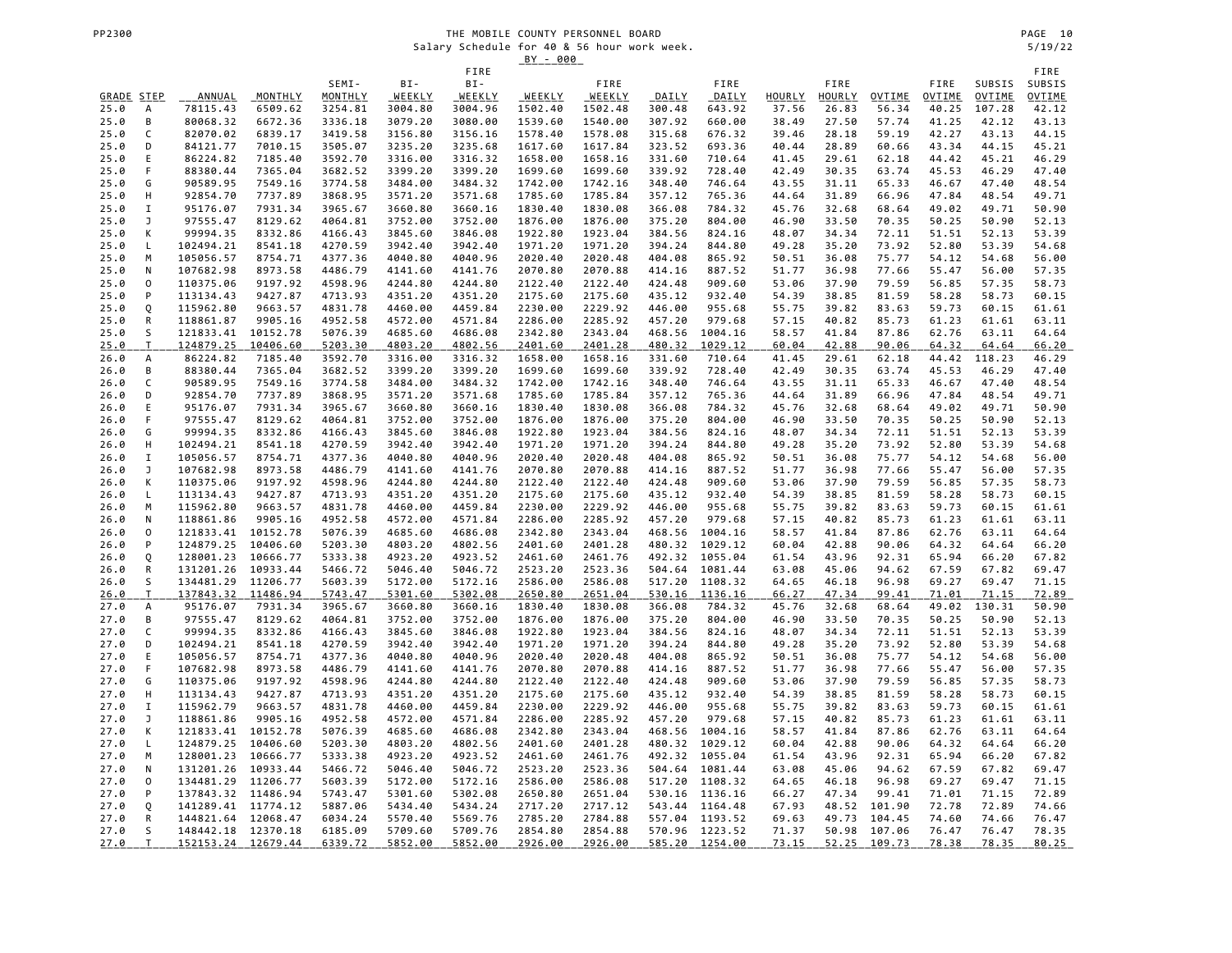|             |                     |                    |          |         |         | FIRE    |         |         |        |                |        |        |              |        |        | FIRE          |
|-------------|---------------------|--------------------|----------|---------|---------|---------|---------|---------|--------|----------------|--------|--------|--------------|--------|--------|---------------|
|             |                     |                    |          | SEMI-   | BI-     | BI-     |         | FIRE    |        | FIRE           |        | FIRE   |              | FIRE   | SUBSIS | SUBSIS        |
| GRADE       | <b>STEP</b>         | ANNUAL             | MONTHLY  | MONTHLY | WEEKLY  | WEEKLY  | WEEKLY  | WEEKLY  | DAILY  | DAILY          | HOURLY | HOURLY | OVTIME       | OVTIME | OVTIME | <b>OVTIME</b> |
| 28.0        | А                   | 105056.57          | 8754.71  | 4377.36 | 4040.80 | 4040.96 | 2020.40 | 2020.48 | 404.08 | 865.92         | 50.51  | 36.08  | 75.77        | 54.12  | 143.64 | 56.00         |
| 28.0        | B                   | 107682.98          | 8973.58  | 4486.79 | 4141.60 | 4141.76 | 2070.80 | 2070.88 | 414.16 | 887.52         | 51.77  | 36.98  | 77.66        | 55.47  | 56.00  | 57.35         |
| 28.0        | C                   | 110375.06          | 9197.92  | 4598.96 | 4244.80 | 4244.80 | 2122.40 | 2122.40 | 424.48 | 909.60         | 53.06  | 37.90  | 79.59        | 56.85  | 57.35  | 58.73         |
| 28.0        | D                   | 113134.43          | 9427.87  | 4713.93 | 4351.20 | 4351.20 | 2175.60 | 2175.60 | 435.12 | 932.40         | 54.39  | 38.85  | 81.59        | 58.28  | 58.73  | 60.15         |
| 28.0        | E                   | 115962.79          | 9663.57  | 4831.78 | 4460.00 | 4459.84 | 2230.00 | 2229.92 | 446.00 | 955.68         | 55.75  | 39.82  | 83.63        | 59.73  | 60.15  | 61.61         |
| 28.0        | F                   | 118861.86          | 9905.16  | 4952.58 | 4572.00 | 4571.84 | 2286.00 | 2285.92 | 457.20 | 979.68         | 57.15  | 40.82  | 85.73        | 61.23  | 61.61  | 63.11         |
| 28.0        | G                   | 121833.41          | 10152.78 | 5076.39 | 4685.60 | 4686.08 | 2342.80 | 2343.04 | 468.56 | 1004.16        | 58.57  | 41.84  | 87.86        | 62.76  | 63.11  | 64.64         |
| 28.0        | H                   | 124879.25          | 10406.60 | 5203.30 | 4803.20 | 4802.56 | 2401.60 | 2401.28 | 480.32 | 1029.12        | 60.04  | 42.88  | 90.06        | 64.32  | 64.64  | 66.20         |
| 28.0        | 1                   | 128001.23          | 10666.77 | 5333.38 | 4923.20 | 4923.52 | 2461.60 | 2461.76 | 492.32 | 1055.04        | 61.54  | 43.96  | 92.31        | 65.94  | 66.20  | 67.82         |
| 28.0        | J                   | 131201.26          | 10933.44 | 5466.72 | 5046.40 | 5046.72 | 2523.20 | 2523.36 | 504.64 | 1081.44        | 63.08  | 45.06  | 94.62        | 67.59  | 67.82  | 69.47         |
| 28.0        | К                   | 134481.29          | 11206.77 | 5603.39 | 5172.00 | 5172.16 | 2586.00 | 2586.08 | 517.20 | 1108.32        | 64.65  | 46.18  | 96.98        | 69.27  | 69.47  | 71.15         |
| 28.0        | L                   | 137843.32 11486.94 |          | 5743.47 | 5301.60 | 5302.08 | 2650.80 | 2651.04 | 530.16 | 1136.16        | 66.27  | 47.34  | 99.41        | 71.01  | 71.15  | 72.89         |
| 28.0        | M                   | 141289.41 11774.12 |          | 5887.06 | 5434.40 | 5434.24 | 2717.20 | 2717.12 | 543.44 | 1164.48        | 67.93  | 48.52  | 101.90       | 72.78  | 72.89  | 74.66         |
| 28.0        | N                   | 144821.64 12068.47 |          | 6034.24 | 5570.40 | 5569.76 | 2785.20 | 2784.88 | 557.04 | 1193.52        | 69.63  | 49.73  | 104.45       | 74.60  | 74.66  | 76.47         |
| 28.0        | $\mathsf{O}\xspace$ | 148442.18          | 12370.18 | 6185.09 | 5709.60 | 5709.76 | 2854.80 | 2854.88 | 570.96 | 1223.52        | 71.37  | 50.98  | 107.06       | 76.47  | 76.47  | 78.35         |
| 28.0        | P                   | 152153.24          | 12679.44 | 6339.72 | 5852.00 | 5852.00 | 2926.00 | 2926.00 | 585.20 | 1254.00        | 73.15  | 52.25  | 109.73       | 78.38  | 78.35  | 80.25         |
| 28.0        | Q                   | 155957.07 12996.42 |          | 6498.21 | 5998.40 | 5998.72 | 2999.20 | 2999.36 | 599.84 | 1285.44        | 74.98  | 53.56  | 112.47       | 80.34  | 80.25  | 82.22         |
| 28.0        | R                   | 159855.99 13321.33 |          | 6660.67 | 6148.00 | 6148.80 | 3074.00 | 3074.40 | 614.80 | 1317.60        | 76.85  | 54.90  | 115.28       | 82.35  | 82.22  | 84.23         |
| 28.0        | S                   | 163852.39 13654.37 |          | 6827.18 | 6302.40 | 6302.24 | 3151.20 | 3151.12 | 630.24 | 1350.48        | 78.78  | 56.27  | 118.17       | 84.41  | 84.23  | 86.28         |
| <u>28.0</u> | T                   | 167948.70          | 13995.73 | 6997.86 | 6459.20 | 6459.04 | 3229.60 | 3229.52 | 645.92 | 1384.08        | 80.74  | 57.67  | 121.11       | 86.51  | 86.28  | 88.38         |
| 29.0        | А                   | 115962.79          | 9663.57  | 4831.78 | 4460.00 | 4459.84 | 2230.00 | 2229.92 | 446.00 | 955.68         | 55.75  | 39.82  | 83.63        | 59.73  | 158.36 | 61.61         |
| 29.0        | B                   | 118861.86          | 9905.16  | 4952.58 | 4572.00 | 4571.84 | 2286.00 | 2285.92 | 457.20 | 979.68         | 57.15  | 40.82  | 85.73        | 61.23  | 61.61  | 63.11         |
| 29.0        | C                   | 121833.41          | 10152.78 | 5076.39 | 4685.60 | 4686.08 | 2342.80 | 2343.04 | 468.56 | 1004.16        | 58.57  | 41.84  | 87.86        | 62.76  | 63.11  | 64.64         |
| 29.0        | D                   | 124879.25          | 10406.60 | 5203.30 | 4803.20 | 4802.56 | 2401.60 | 2401.28 | 480.32 | 1029.12        | 60.04  | 42.88  | 90.06        | 64.32  | 64.64  | 66.20         |
| 29.0        | Ε                   | 128001.23          | 10666.77 | 5333.38 | 4923.20 | 4923.52 | 2461.60 | 2461.76 | 492.32 | 1055.04        | 61.54  | 43.96  | 92.31        | 65.94  | 66.20  | 67.82         |
| 29.0        | F                   | 131201.26          | 10933.44 | 5466.72 | 5046.40 | 5046.72 | 2523.20 | 2523.36 | 504.64 | 1081.44        | 63.08  | 45.06  | 94.62        | 67.59  | 67.82  | 69.47         |
| 29.0        | G                   | 134481.29          | 11206.77 | 5603.39 | 5172.00 | 5172.16 | 2586.00 | 2586.08 | 517.20 | 1108.32        | 64.65  | 46.18  | 96.98        | 69.27  | 69.47  | 71.15         |
| 29.0        | н                   | 137843.32 11486.94 |          | 5743.47 | 5301.60 | 5302.08 | 2650.80 | 2651.04 | 530.16 | 1136.16        | 66.27  | 47.34  | 99.41        | 71.01  | 71.15  | 72.89         |
| 29.0        | 1                   | 141289.41 11774.12 |          | 5887.06 | 5434.40 | 5434.24 | 2717.20 | 2717.12 | 543.44 | 1164.48        | 67.93  | 48.52  | 101.90       | 72.78  | 72.89  | 74.66         |
| 29.0        | J                   | 144821.64 12068.47 |          | 6034.24 | 5570.40 | 5569.76 | 2785.20 | 2784.88 | 557.04 | 1193.52        | 69.63  | 49.73  | 104.45       | 74.60  | 74.66  | 76.47         |
| 29.0        | К                   | 148442.18          | 12370.18 | 6185.09 | 5709.60 | 5709.76 | 2854.80 | 2854.88 | 570.96 | 1223.52        | 71.37  | 50.98  | 107.06       | 76.47  | 76.47  | 78.35         |
| 29.0        | L                   | 152153.24 12679.44 |          | 6339.72 | 5852.00 | 5852.00 | 2926.00 | 2926.00 | 585.20 | 1254.00        | 73.15  | 52.25  | 109.73       | 78.38  | 78.35  | 80.25         |
| 29.0        | M                   | 155957.07 12996.42 |          | 6498.21 | 5998.40 | 5998.72 | 2999.20 | 2999.36 | 599.84 | 1285.44        | 74.98  | 53.56  | 112.47       | 80.34  | 80.25  | 82.22         |
| 29.0        | N                   | 159855.99 13321.33 |          | 6660.67 | 6148.00 | 6148.80 | 3074.00 | 3074.40 | 614.80 | 1317.60        | 76.85  | 54.90  | 115.28       | 82.35  | 82.22  | 84.23         |
| 29.0        | 0                   | 163852.39 13654.37 |          | 6827.18 | 6302.40 | 6302.24 | 3151.20 | 3151.12 | 630.24 | 1350.48        | 78.78  |        | 56.27 118.17 | 84.41  | 84.23  | 86.28         |
| 29.0        | P                   | 167948.70 13995.73 |          | 6997.86 | 6459.20 | 6459.04 | 3229.60 | 3229.52 | 645.92 | 1384.08        | 80.74  |        | 57.67 121.11 | 86.51  | 86.28  | 88.38         |
| 29.0        | Q                   | 172147.42          | 14345.62 | 7172.81 | 6620.80 | 6621.44 | 3310.40 | 3310.72 | 662.08 | 1418.88        | 82.76  | 59.12  | 124.14       | 88.68  | 88.38  | 90.56         |
| 29.0        | R                   | 176451.11 14704.26 |          | 7352.13 | 6786.40 | 6786.08 | 3393.20 | 3393.04 | 678.64 | 1454.16        | 84.83  | 60.59  | 127.25       | 90.89  | 90.56  | 92.76         |
| 29.0        | S                   | 180862.38 15071.87 |          | 7535.93 | 6956.00 | 6956.32 | 3478.00 | 3478.16 | 695.60 | 1490.64        | 86.95  |        | 62.11 130.43 | 93.17  | 92.76  | 95.04         |
| 29.0        | $\mathsf{T}$        | 185383.94 15448.66 |          | 7724.33 | 7130.40 | 7129.92 | 3565.20 | 3564.96 | 713.04 | 1527.84        | 89.13  | 63.66  | 133.70       | 95.49  | 95.04  | 97.37         |
| 30.0        | А                   | 128001.23          | 10666.77 | 5333.38 | 4923.20 | 4923.52 | 2461.60 | 2461.76 | 492.32 | 1055.04        | 61.54  | 43.96  | 92.31        | 65.94  | 174.60 | 67.82         |
| 30.0        | В                   | 131201.26          | 10933.44 | 5466.72 | 5046.40 | 5046.72 | 2523.20 | 2523.36 | 504.64 | 1081.44        | 63.08  | 45.06  | 94.62        | 67.59  | 67.82  | 69.47         |
| 30.0        | C                   | 134481.29          | 11206.77 | 5603.39 | 5172.00 | 5172.16 | 2586.00 | 2586.08 | 517.20 | 1108.32        | 64.65  | 46.18  | 96.98        | 69.27  | 69.47  | 71.15         |
| 30.0        | D                   | 137843.32 11486.94 |          | 5743.47 | 5301.60 | 5302.08 | 2650.80 | 2651.04 | 530.16 | 1136.16        | 66.27  | 47.34  | 99.41        | 71.01  | 71.15  | 72.89         |
| 30.0        | E                   | 141289.41 11774.12 |          | 5887.06 | 5434.40 | 5434.24 | 2717.20 | 2717.12 |        | 543.44 1164.48 | 67.93  | 48.52  | 101.90       | 72.78  | 72.89  | 74.66         |
| 30.0        | F                   | 144821.64 12068.47 |          | 6034.24 | 5570.40 | 5569.76 | 2785.20 | 2784.88 | 557.04 | 1193.52        | 69.63  | 49.73  | 104.45       | 74.60  | 74.66  | 76.47         |
| 30.0        | G                   | 148442.18 12370.18 |          | 6185.09 | 5709.60 | 5709.76 | 2854.80 | 2854.88 | 570.96 | 1223.52        | 71.37  | 50.98  | 107.06       | 76.47  | 76.47  | 78.35         |
| 30.0        | н                   | 152153.24          | 12679.44 | 6339.72 | 5852.00 | 5852.00 | 2926.00 | 2926.00 | 585.20 | 1254.00        | 73.15  | 52.25  | 109.73       | 78.38  | 78.35  | 80.25         |
| 30.0        | $\mathbf I$         | 155957.07 12996.42 |          | 6498.21 | 5998.40 | 5998.72 | 2999.20 | 2999.36 | 599.84 | 1285.44        | 74.98  | 53.56  | 112.47       | 80.34  | 80.25  | 82.22         |
| 30.0        | J                   | 159855.99 13321.33 |          | 6660.67 | 6148.00 | 6148.80 | 3074.00 | 3074.40 | 614.80 | 1317.60        | 76.85  | 54.90  | 115.28       | 82.35  | 82.22  | 84.23         |
| 30.0        | К                   | 163852.39 13654.37 |          | 6827.18 | 6302.40 | 6302.24 | 3151.20 | 3151.12 | 630.24 | 1350.48        | 78.78  | 56.27  | 118.17       | 84.41  | 84.23  | 86.28         |
| 30.0        | L                   | 167948.70 13995.73 |          | 6997.86 | 6459.20 | 6459.04 | 3229.60 | 3229.52 | 645.92 | 1384.08        | 80.74  | 57.67  | 121.11       | 86.51  | 86.28  | 88.38         |
| 30.0        | M                   | 172147.42 14345.62 |          | 7172.81 | 6620.80 | 6621.44 | 3310.40 | 3310.72 | 662.08 | 1418.88        | 82.76  |        | 59.12 124.14 | 88.68  | 88.38  | 90.56         |
| 30.0        | N                   | 176451.11 14704.26 |          | 7352.13 | 6786.40 | 6786.08 | 3393.20 | 3393.04 | 678.64 | 1454.16        | 84.83  |        | 60.59 127.25 | 90.89  | 90.56  | 92.76         |
| 30.0        | 0                   | 180862.38 15071.87 |          | 7535.93 | 6956.00 | 6956.32 | 3478.00 | 3478.16 | 695.60 | 1490.64        | 86.95  |        | 62.11 130.43 | 93.17  | 92.76  | 95.04         |
| 30.0        | P                   | 185383.94 15448.66 |          | 7724.33 | 7130.40 | 7129.92 | 3565.20 | 3564.96 | 713.04 | 1527.84        | 89.13  | 63.66  | 133.70       | 95.49  | 95.04  | 97.37         |
| 30.0        | Q                   | 190018.54 15834.88 |          | 7917.44 | 7308.80 | 7308.00 | 3654.40 | 3654.00 | 730.88 | 1566.00        | 91.36  | 65.25  | 137.04       | 97.88  | 97.37  | 99.75         |
| 30.0        | R                   | 194769.01 16230.75 |          | 8115.38 | 7491.20 | 7490.56 | 3745.60 | 3745.28 | 749.12 | 1605.12        | 93.64  | 66.88  | 140.46       | 100.32 | 99.75  | 102.20        |
| 30.0        | S                   | 199638.23          | 16636.52 | 8318.26 | 7678.40 | 7678.72 | 3839.20 | 3839.36 | 767.84 | 1645.44        | 95.98  | 68.56  | 143.97       | 102.84 | 102.20 | 104.72        |
| 30.0        | T                   | 204629.19 17052.43 |          | 8526.22 | 7870.40 | 7870.24 | 3935.20 | 3935.12 |        | 787.04 1686.48 | 98.38  | 70.27  | 147.57       | 105.41 | 104.72 | 107.28        |